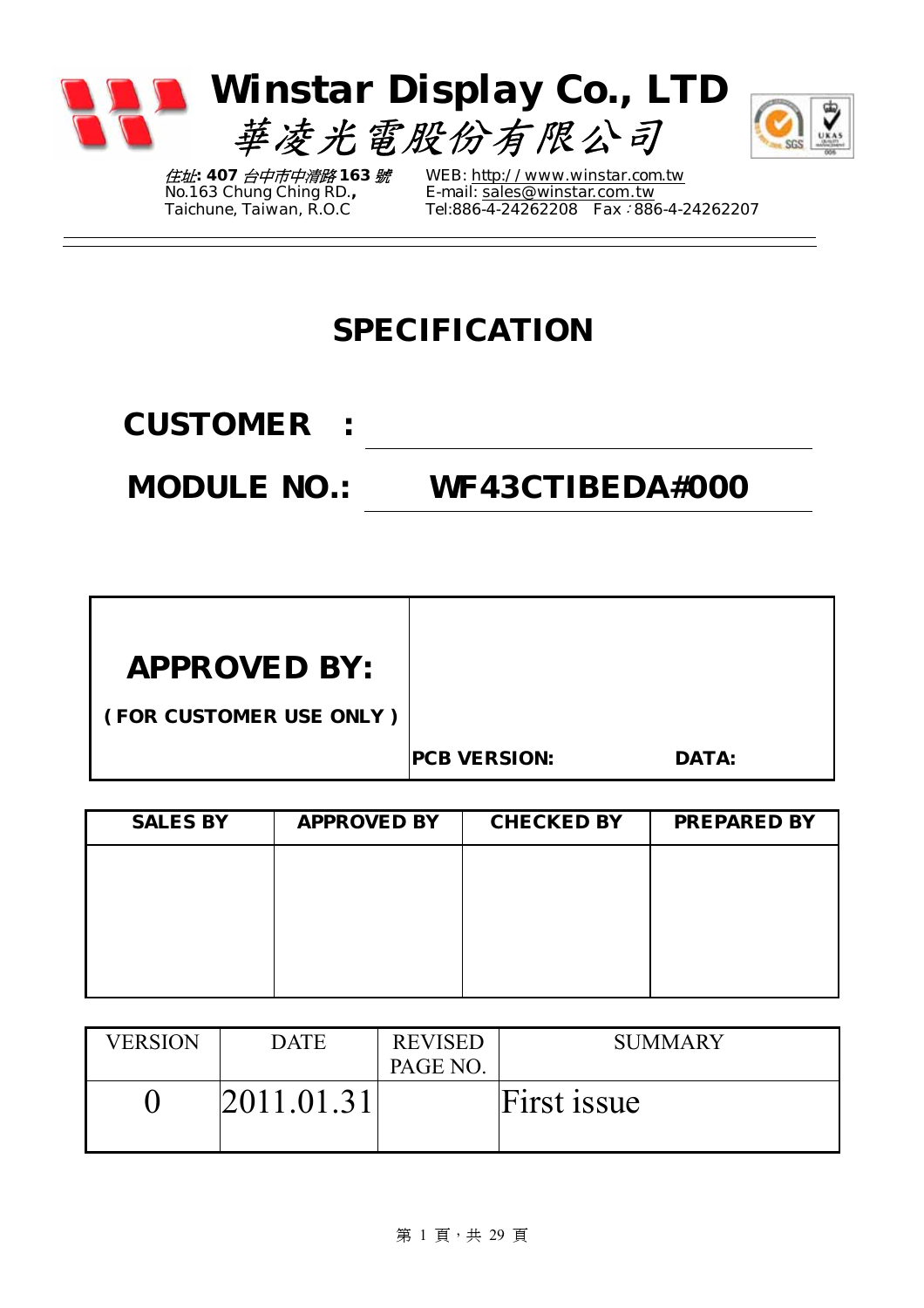|                | Winstar Display Co., LTD MODLE NO:<br>華凌光電股份有限公司 |  |                         |  |  |  |  |
|----------------|--------------------------------------------------|--|-------------------------|--|--|--|--|
|                | <b>RECORDS OF REVISION</b>                       |  | <b>DOC. FIRST ISSUE</b> |  |  |  |  |
| <b>VERSION</b> | <b>DATE</b>                                      |  | REVISED SUMMARY         |  |  |  |  |
| $\overline{0}$ | 2011.01.31                                       |  | First issue             |  |  |  |  |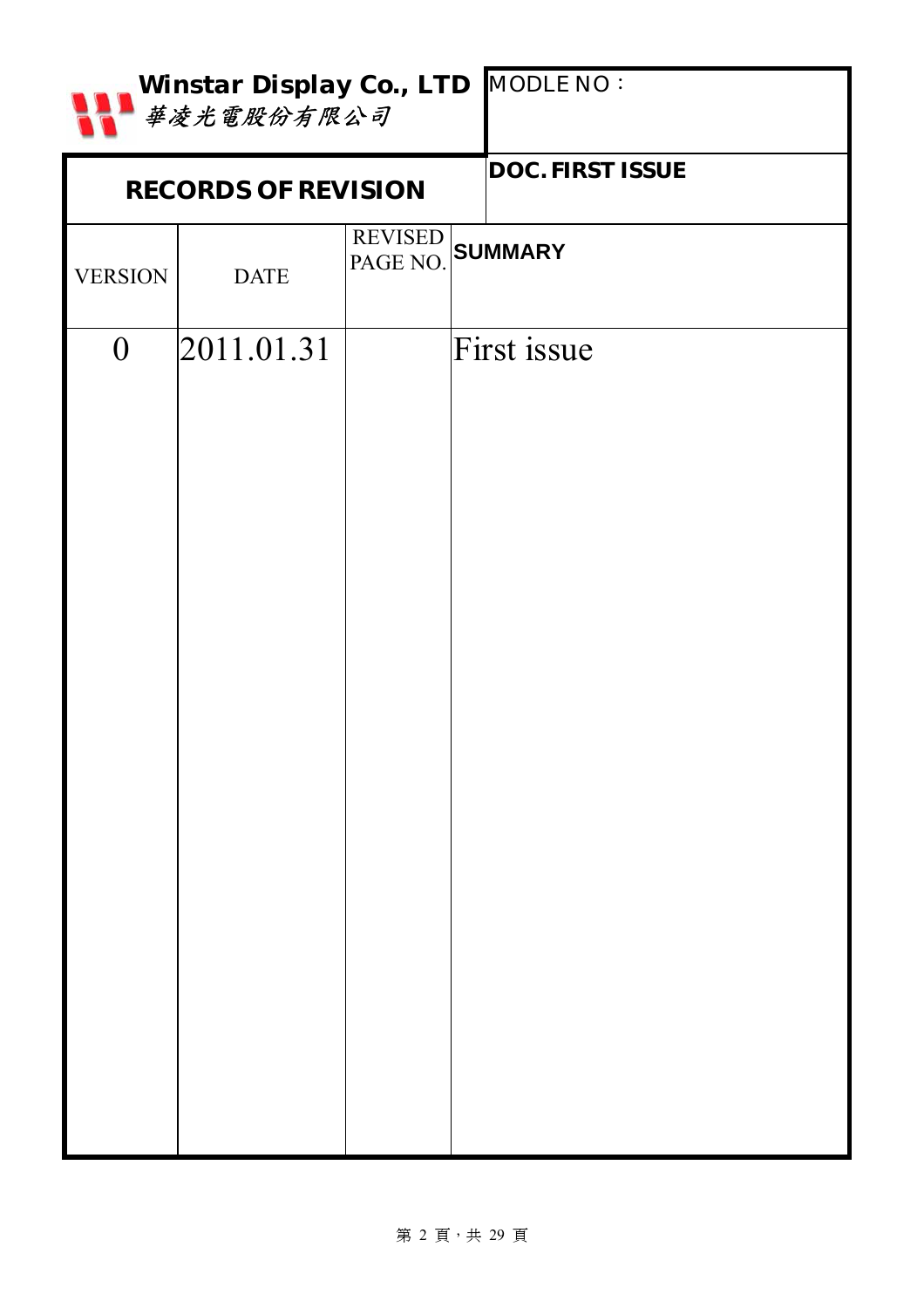# **Contents**

- 1. Module Classification Information
- 2. Block Diagram
- 3. Electrical Characteristics
- 4. Absolute Maximum Ratings
- 5. Interface Pin Function
- 6. DC Characteristics
- 7. AC Characteristics
- 8. Data transfer order Setting
- 9. Register Depiction
- 10.Optical Characteristics
- 11.Contour Drawing
- 12.Touch Screen Panel Specifications
- 13.RELIABILITY TEST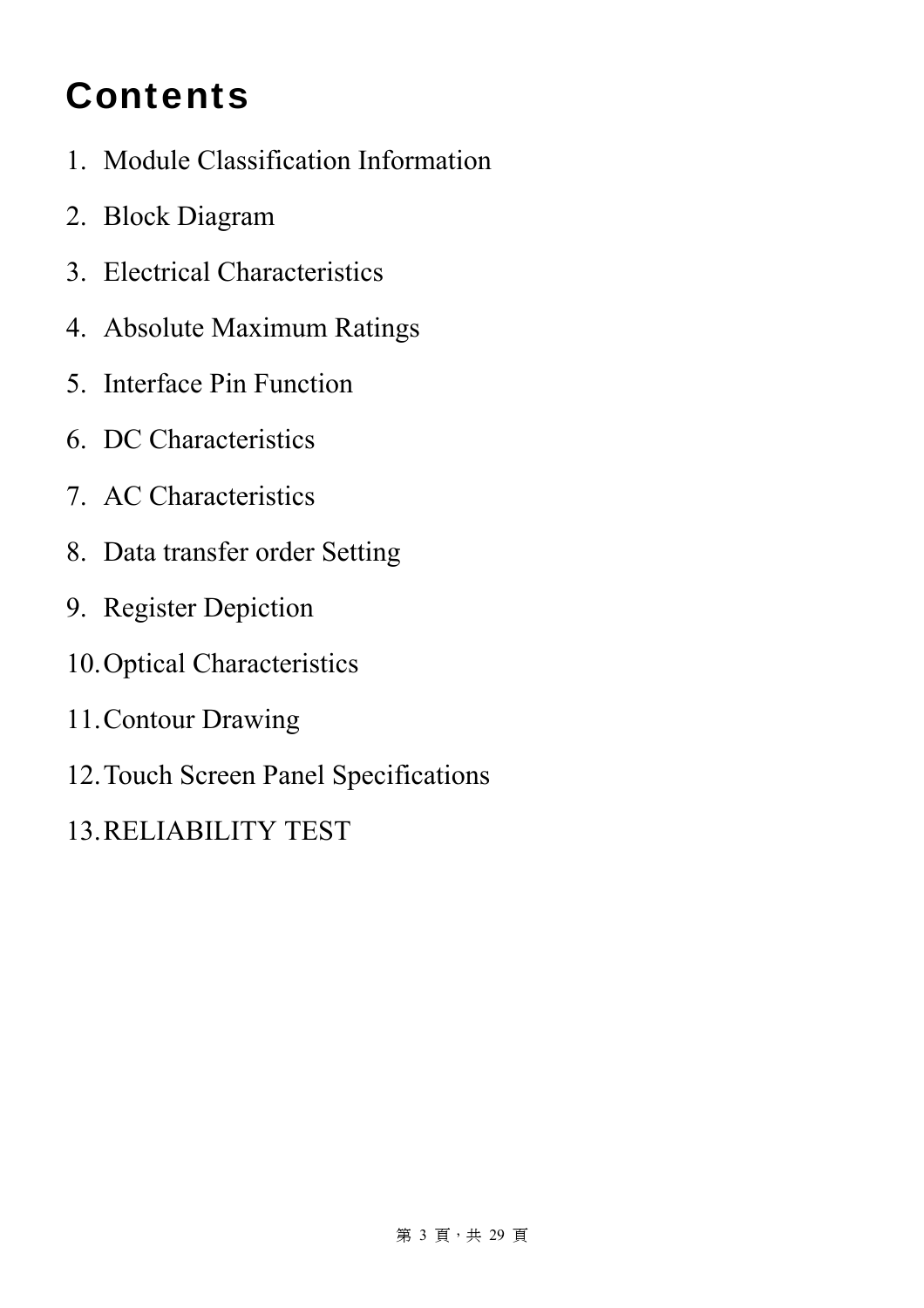### 1.Module Classification Information

#### $\underline{W}$  <u>F 43</u> C T I B E D A #000  $0$  2  $3$   $0$   $5$   $6$   $2$   $8$   $9$   $10$   $11$

- *C* Brand: WINSTAR DISPLAY CORPORATION
- d Display Type:H→Character Type, G→Graphic Type F→TFT Type
- e Display Size:4.3" TFT
- f Model serials no.
- g Backlight Type: F→CCFL, White T→LED, White

| <b>6</b> LCD Polarize | A $\rightarrow$ Reflective, N.T, 6:00    | $H \rightarrow$ Transflective, W.T.6:00  |
|-----------------------|------------------------------------------|------------------------------------------|
| Type/Temperature      | D $\rightarrow$ Reflective, N.T, 12:00   | K $\rightarrow$ Transflective, W.T,12:00 |
| range/View            | $G \rightarrow$ Reflective, W. T, 6:00   | C $\rightarrow$ Transmissive, N.T,6:00   |
| direction             | J $\rightarrow$ Reflective, W. T, 12:00  | $F \rightarrow$ Transmissive, N.T.12:00  |
|                       | $B \rightarrow$ Transflective, N.T.6:00  | I $\rightarrow$ Transmissive, W. T, 6:00 |
|                       | $E \rightarrow$ Transflective, N.T.12:00 | L $\rightarrow$ Transmissive, W.T.12:00  |
|                       |                                          |                                          |

- $\oslash$  A: TFT LCD B: TFT+FR+CONTROL BOARD C: TFT+FR+A/D BOARD D:TFT+FR+A/D BOARD+CONTROL BOARD E: TFT+FR+ Power BOARD F: TFT+ CONTROL BOARD G:TFT+FR
- j Solution: A: 128160 B:320234 C:320240 D:480234 E : 480272
- ○<sup>9</sup> D: Digital A: Analog
- ○<sup>10</sup> Version
- $(1)$  Special Code #:Fit in with ROHS directive regulations 00: Sales code 0: Version (Add TS)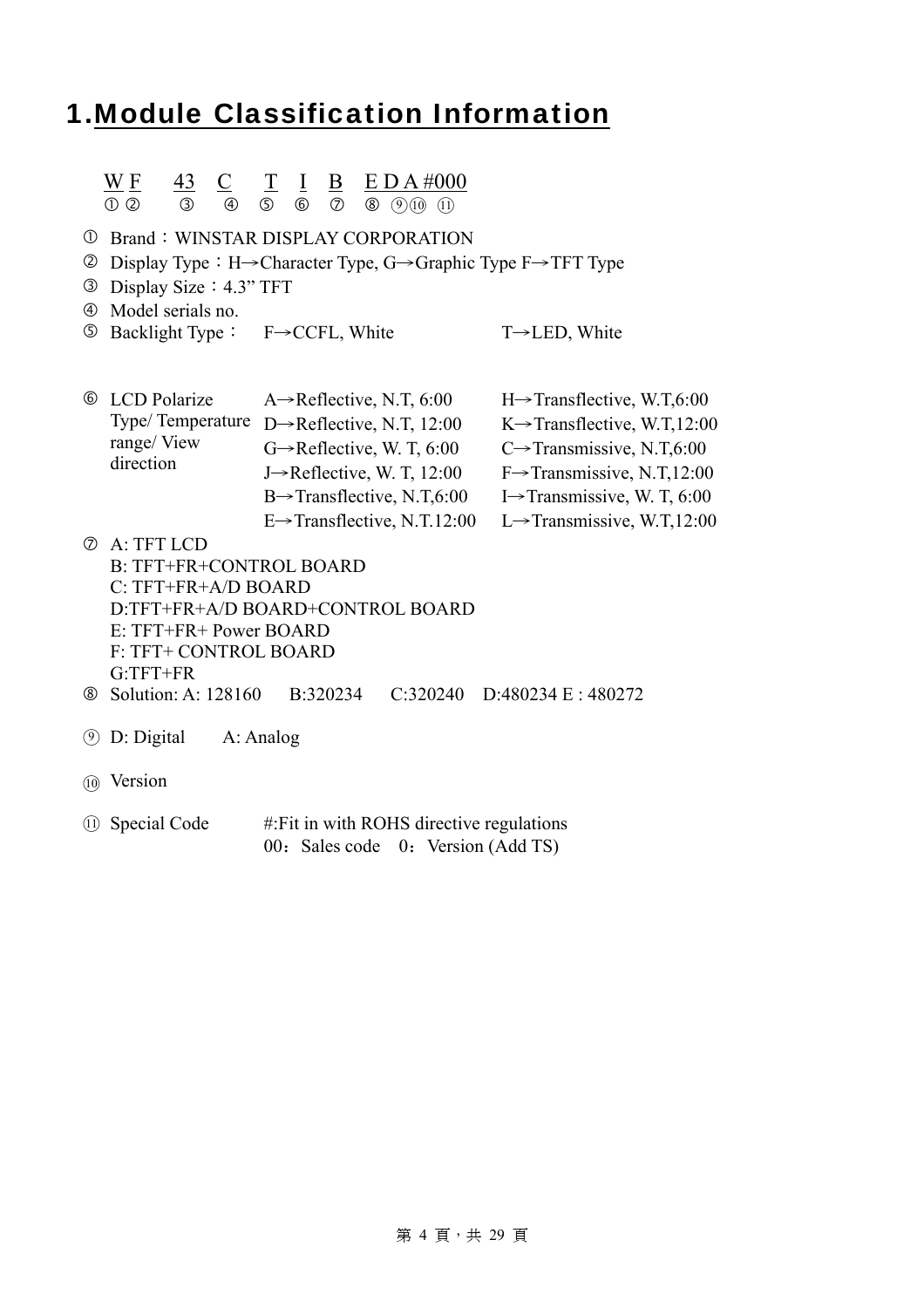This product is composed of a TFT LCD panel, driver ICs, FPC, Control Board and a backlight unit. The following table described the features of WF43CTIBEDA#000

| <b>Item</b>           | <b>Dimension</b>            | Unit |
|-----------------------|-----------------------------|------|
| Dot Matrix            | 480 x RGBx272(TFT)          | dots |
| Module dimension      | 105.5x 67.2 x8.45           | mm   |
| View area             | 95.04x 53.85                | mm   |
| Dot pitch             | $0.066(W) \times 0.198(H)$  | mm   |
| LCD type              | TFT, Negative, Transmissive |      |
| View direction        | $6$ o'clock                 |      |
| <b>Backlight Type</b> | <b>LED, Normally White</b>  |      |
| Driver IC             | <b>SSD1963</b>              |      |

\*Expose the IC number blaze (Luminosity over than 1 cd) when using the LCM may cause IC operating failure.

\*Color tone slight changed by temperature and driving voltage.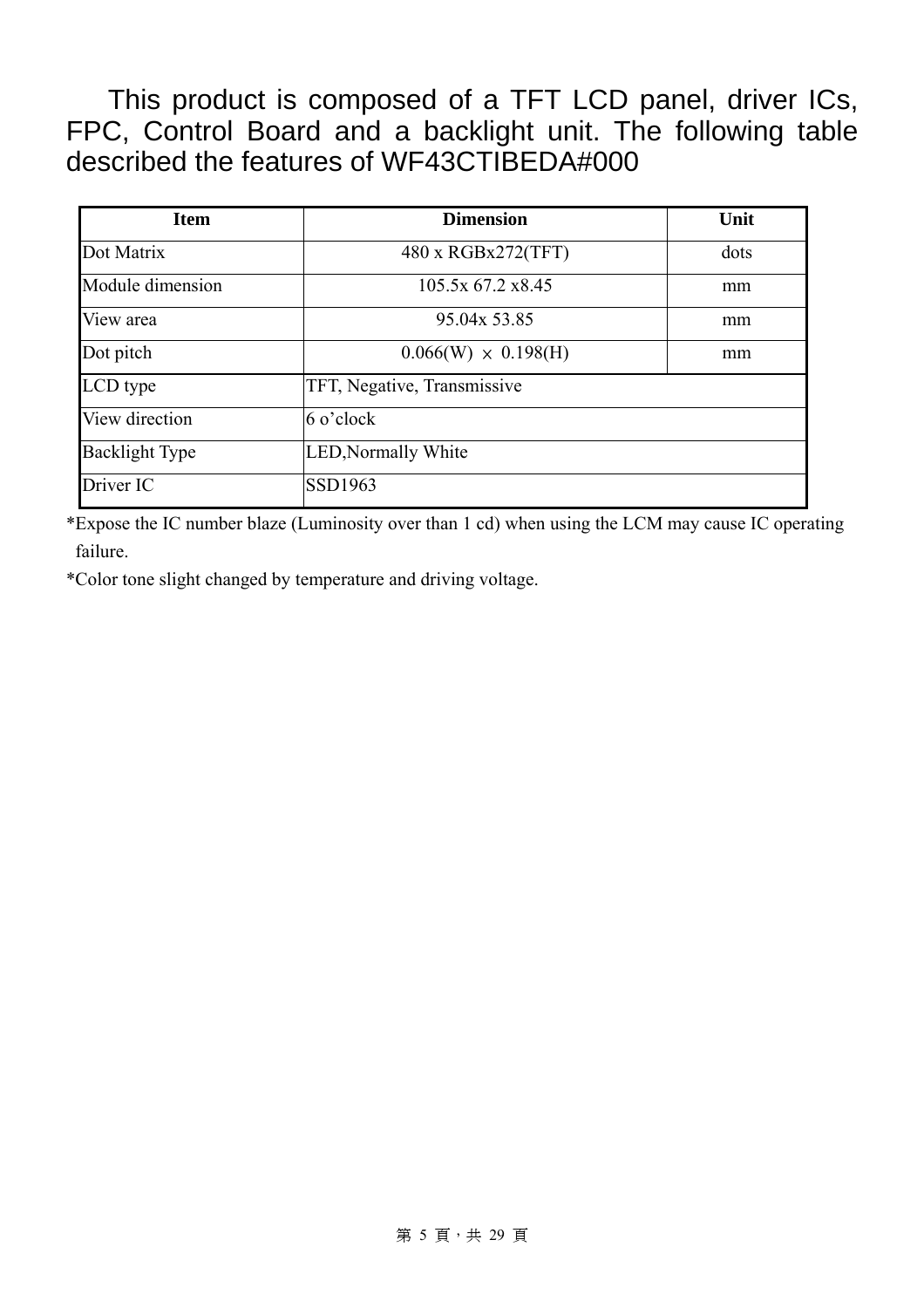### 2.Block Diagram

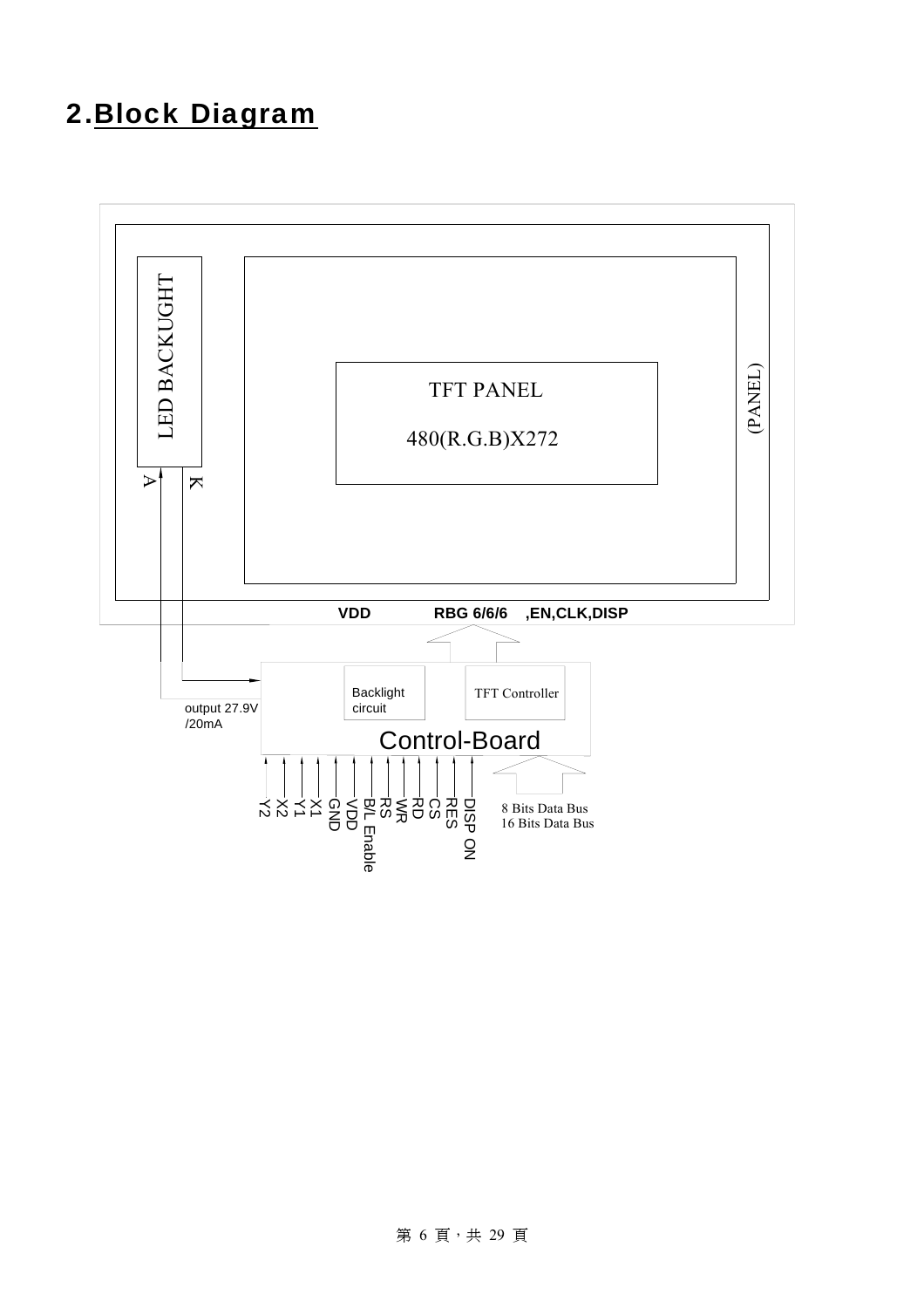# 3.Electrical Characteristics

|                            |               |                | <b>Values</b>            |            |                         |               |
|----------------------------|---------------|----------------|--------------------------|------------|-------------------------|---------------|
| <b>Item</b>                | <b>Symbol</b> | Min            | <b>TYP</b>               | max        | Unit                    | <b>Remark</b> |
| Operating voltage          | <b>VDD</b>    | 3.1            | 3.3                      | 3.5        | $\mathbf{V}$            |               |
| Input high voltage         | <b>VIH</b>    | $0.8*VDD$      | $\overline{\phantom{0}}$ | <b>VDD</b> | $\overline{\mathsf{V}}$ |               |
| Input low voltage          | <b>VIL</b>    | $\theta$       | $\blacksquare$           | $0.2*VDD$  | $\mathbf{V}$            |               |
| Output high voltage        | <b>VOH</b>    | $VDD-0.3$      |                          | <b>VDD</b> | V                       |               |
| Output low voltage         | <b>VOL</b>    | $\overline{0}$ | $\blacksquare$           | 0.3        | $\overline{\mathbf{V}}$ |               |
| <b>Current Consumption</b> | <b>IVCI</b>   | ۰              | 245                      |            | mA                      |               |
| <b>Power Consumption</b>   | <b>PLCD</b>   |                | 808.5                    |            | mW                      |               |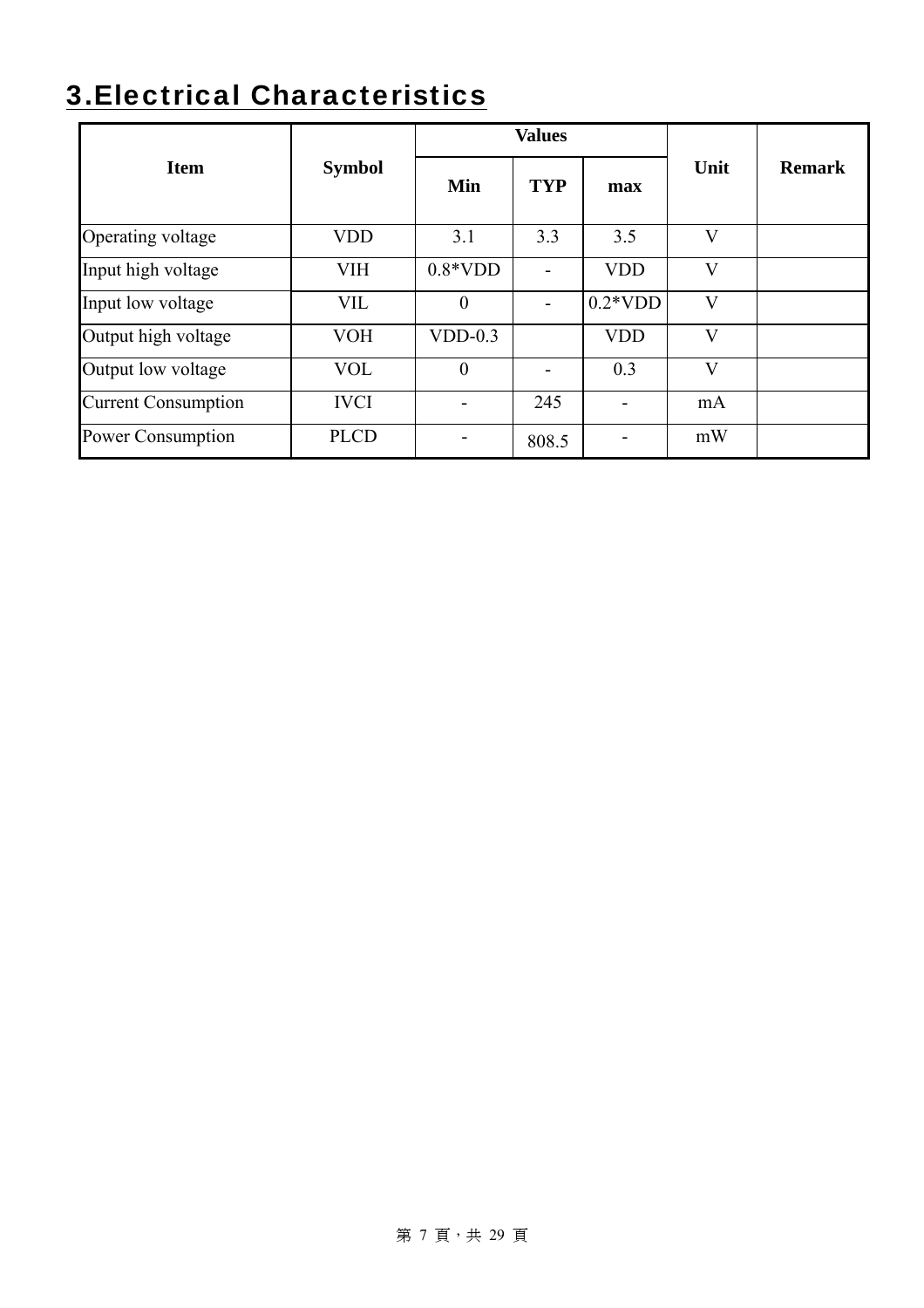### 4.Absolute Maximum Ratings

| <b>Item</b>                  |             | <b>Values</b><br><b>Symbol</b> |     | Unit                    | <b>Remark</b>       |
|------------------------------|-------------|--------------------------------|-----|-------------------------|---------------------|
|                              | Min<br>max  |                                |     |                         |                     |
| <b>Power Supply Voltages</b> | VDD         | $-0.5$                         | 5.0 | V                       |                     |
| Input signal voltage         | Logic input | $-0.5$                         | 5.0 | $\overline{\mathsf{V}}$ |                     |
| <b>Operating Temperature</b> | Topa        | $-20$                          | 70  | $\circ$ C               | Note $3,4$          |
| <b>Storage Temperature</b>   | <b>Tst</b>  | $-30$                          | 80  | $\circ$ C               | Note <sub>3,4</sub> |
| <b>LED Reverse Voltage</b>   | Vr          | $\overline{\phantom{0}}$       | 1.2 | V                       | Each LED Note2      |
| <b>LED Forward Current</b>   | IF          | -                              | 25  | mA                      | Each LED            |
| LED life time                |             | 20,000                         |     |                         | Note <sub>5</sub>   |

Note 1: The absolute maximum rating values of this product are not allowed to be exceeded at any times. A module should be used with any of the absolute maximum ratings exceeded, the characteristics of the module may not be recovered, or in an extreme condition, the module may be permanently destroyed. Note 2: VR Conditions: Zener Diode 20mA

Note 3: 90% RH Max. (Max wet temp. is 60℃)

Maximum wet-bulb temperature is at 60℃ or less. And No condensation (no drops of dew)



Note 4: In case of temperature below 0℃,the response time of liquid crystal (LC) becomes slower and the color of panel darker than normal one.

Note 5: The "LED life time" is defined as the module brightness decrease to 50% original brightness that the ambient temperature is  $25^{\circ}$ C and IL = 20mA. The LED lifetime could be decreased if operating IL is lager than 20 mA.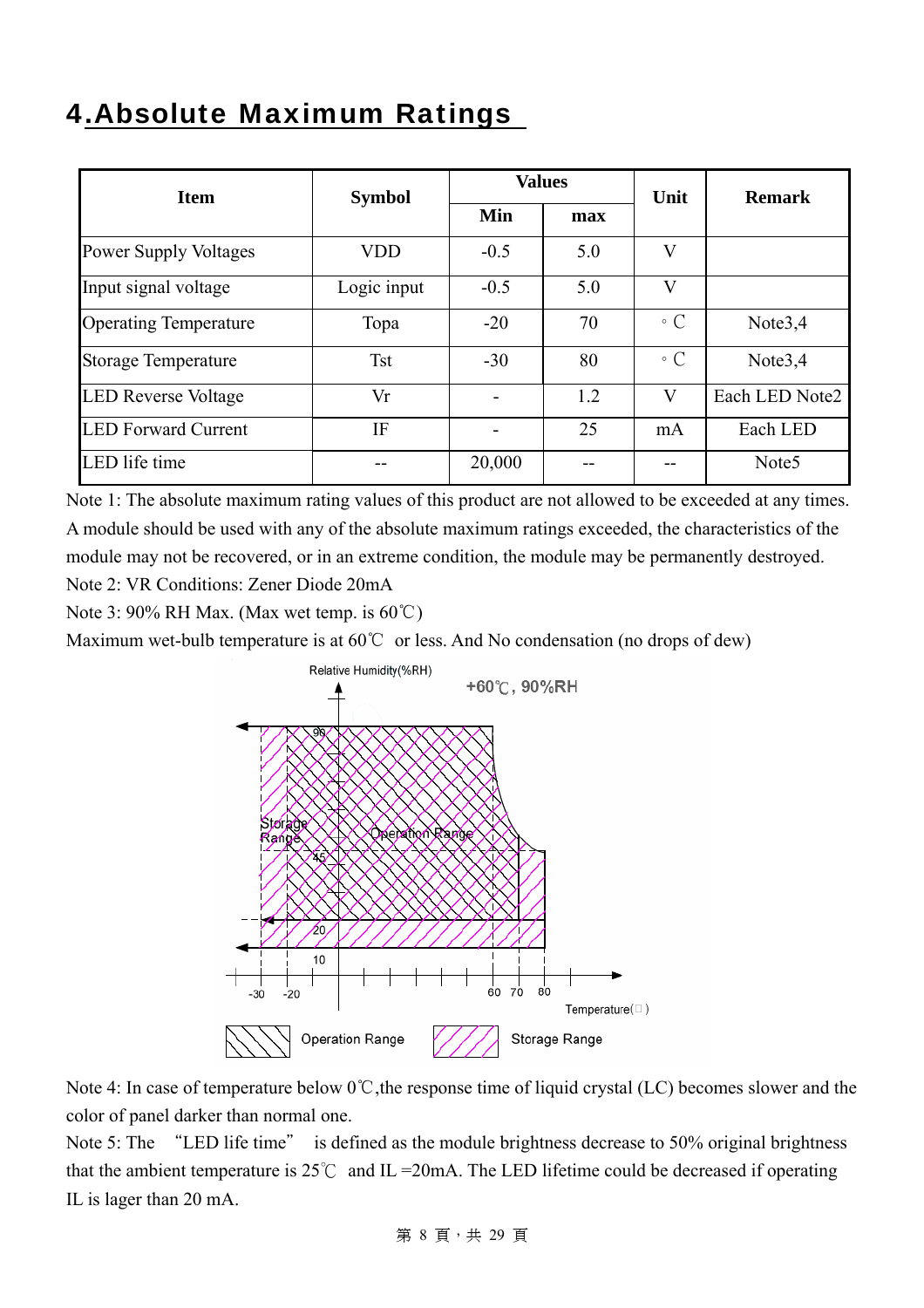### 5.Interface Pin Function

| P/N            | Symbol          | 16BIT Function                           | P/N | Symbol         | 16BIT Function         |
|----------------|-----------------|------------------------------------------|-----|----------------|------------------------|
| $\mathbf{1}$   | <b>GND</b>      | Ground                                   | 26  | <b>RST</b>     | Reset                  |
| $\overline{2}$ | <b>VCC</b>      | Power supply for Logic                   | 27  | $\rm NC$       | No connection          |
| $\overline{3}$ | BL_E            | Backlight Enable                         | 28  | X1             | Touch screen           |
| $\overline{4}$ | RS              |                                          | 29  | Y1             | Touch screen           |
| 5              | <b>WR</b>       | 8080 family MPU interface : Write signal | 30  | X2             | Touch screen           |
| 6              | <b>RD</b>       | 8080 family MPU interface: Read signal   | 31  | Y <sub>2</sub> | Touch screen           |
| $\overline{7}$ | DB <sub>0</sub> | Data bus                                 | 32  | <b>DISP</b>    | DISPLAY ON(1) / OFF(0) |
| 8              | DB1             |                                          |     |                |                        |
| 9              | DB <sub>2</sub> |                                          |     |                |                        |
| 10             | DB3             |                                          |     |                |                        |
| 11             | DB4             |                                          |     |                |                        |
| 12             | DB5             |                                          |     |                |                        |
| 13             | DB <sub>6</sub> |                                          |     |                |                        |
| 14             | DB7             |                                          |     |                |                        |
| 15             | DB8             |                                          |     |                |                        |
| 16             | DB9             |                                          |     |                |                        |
| 17             | <b>DB10</b>     |                                          |     |                |                        |
| 18             | DB11            |                                          |     |                |                        |
| 19             | <b>DB12</b>     |                                          |     |                |                        |
| 20             | <b>DB13</b>     |                                          |     |                |                        |
| 21             | DB14            |                                          |     |                |                        |
| 22             | DB15            |                                          |     |                |                        |
| 23             | NC              | No connection                            |     |                |                        |
| 24             | NC              | No connection                            |     |                |                        |
| 25             | CS              | Chip select                              |     |                |                        |

### **5.1 Pins Connection To Control Board**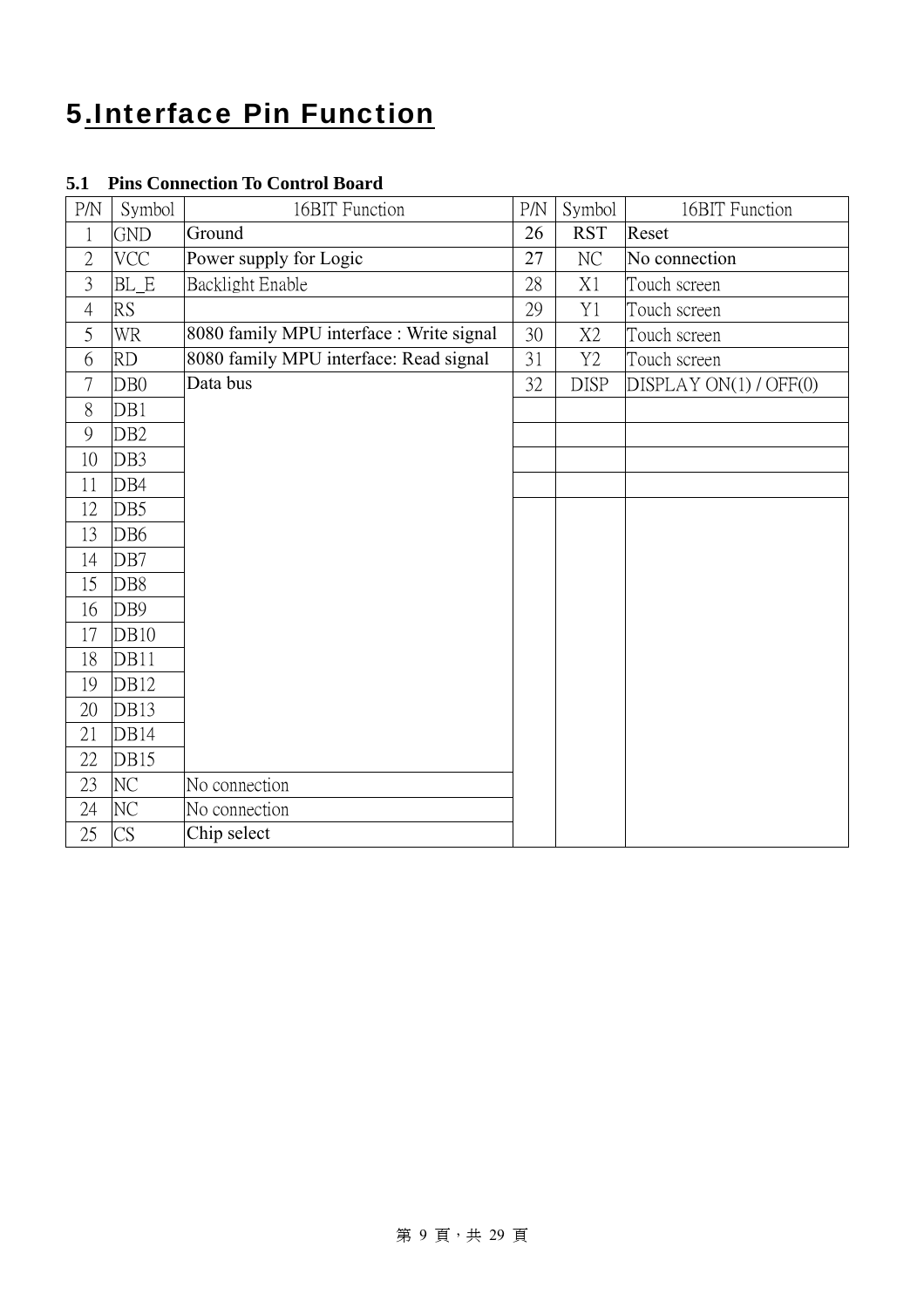# 6. DC CHARATERISTICS

### **Conditions:**

Voltage referenced to VSS VDDD, VDDPL $L = 1.2V$ VDDIO, VDDLCD = 3.3V  $TA = 25^{\circ}C$ 

#### **DC Characteristics**

| <b>Symbol</b> | <b>Parameter</b>       | <b>Test Condition</b> | Min      | <b>Typ</b> | <b>Max</b>    | Unit      |
|---------------|------------------------|-----------------------|----------|------------|---------------|-----------|
| <b>PSTY</b>   | Quiescent Power        |                       |          | 300        | 500           | uW        |
| $\prod Z$     | Input leakage current  |                       | $-1$     |            |               | <b>uA</b> |
| IOZ           | Output leakage current |                       | $-1$     |            |               | <b>uA</b> |
| <b>VOH</b>    | Output high voltage    |                       | 0.8VDDIO |            |               |           |
| <b>VOL</b>    | Output low voltage     |                       |          |            | 0.2VDDIO      |           |
| <b>VIH</b>    | Input high voltage     |                       | 0.8VDDIO |            | $VDDIO + 0.5$ |           |
| VIL           | Input low voltage      |                       |          |            | 0.2VDDIO      |           |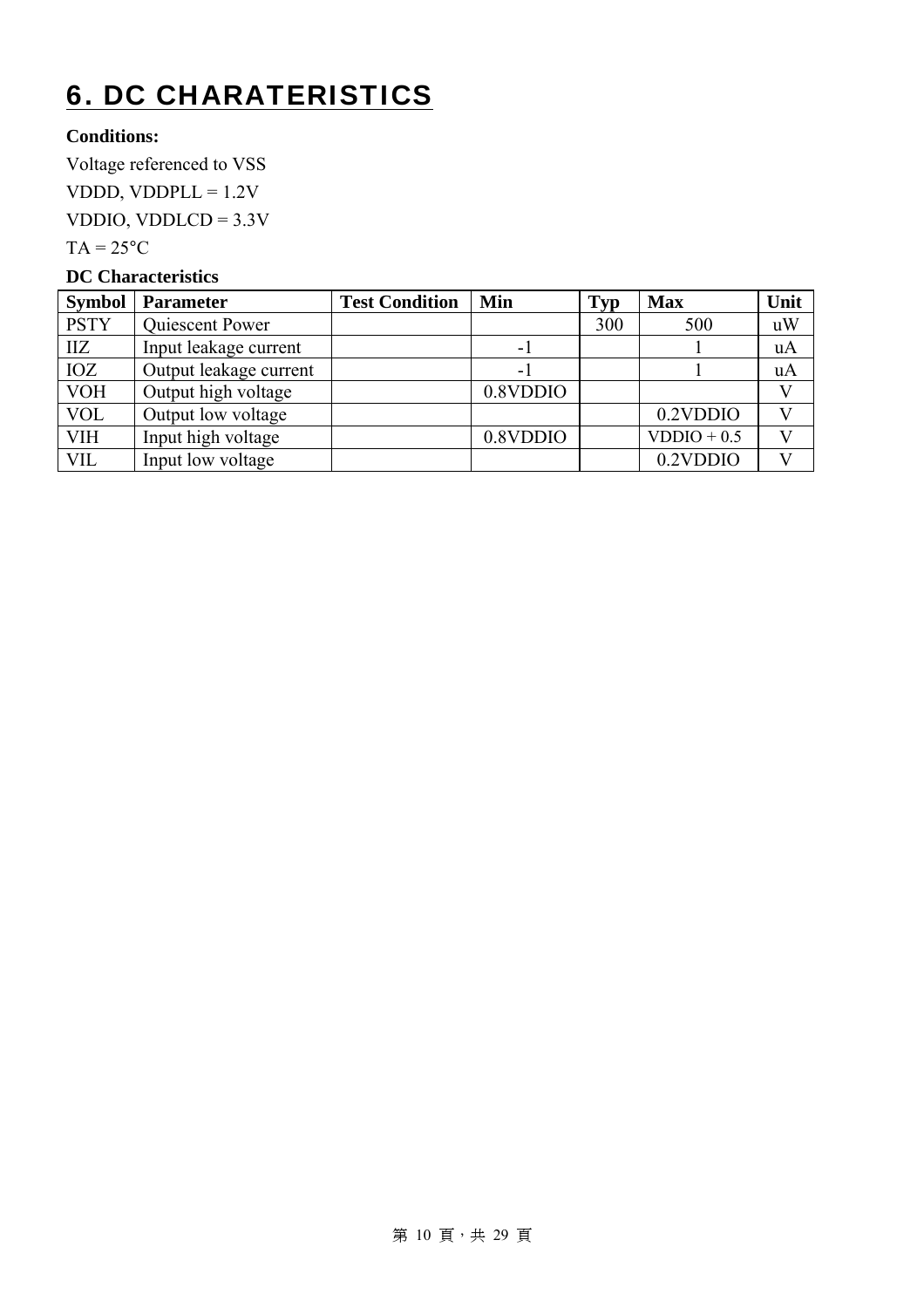# 7. AC Characteristics

### **Conditions:**

Voltage referenced to VSS VDDD, VDDPL $L = 1.2V$ VDDIO, VDDLCD =  $3.3V$  $TA = 25^{\circ}C$ CL = 50pF (Bus/CPU Interface) CL = 0pF (LCD Panel Interface)

### **7.1 Clock Timing**

### **Table 7-1:Clock Input Requirements for CLK (PLL-bypass)**

| Symbol | <b>Parameter</b>            | Min                | Max  | Units |
|--------|-----------------------------|--------------------|------|-------|
| FCLK   | Input Clock Frequency (CLK) |                    | ' 10 | MHz   |
| TCL K  | Input Clock period (CLK)    | $'$ f $\cap$ t $V$ |      | ns    |

#### **Table 7-2:Clock Input Requirements for CLK**

| <b>Symbol</b> | <b>Parameter</b>            | Min   | Max | <b>Units</b> |
|---------------|-----------------------------|-------|-----|--------------|
| <b>FCLK</b>   | Input Clock Frequency (CLK) | 2.J   |     | MHz          |
| TCLK          | Input Clock period (CLK)    | 7 T T |     |              |

#### **Table 7-3:Clock Input Requirements for crystal oscillator XTAL**

| <b>Symbol</b>                                               | <b>Parameter</b>             | Min | Max | <b>Inits</b> |
|-------------------------------------------------------------|------------------------------|-----|-----|--------------|
| $\bm{\Gamma} \bm{\mathrm{X}} \bm{\Gamma} \bm{\mathrm{A}}$ ] | <b>Input Clock Frequency</b> | 2.5 |     | MH7          |
| TXTAI                                                       | Input Clock period           |     |     | ns           |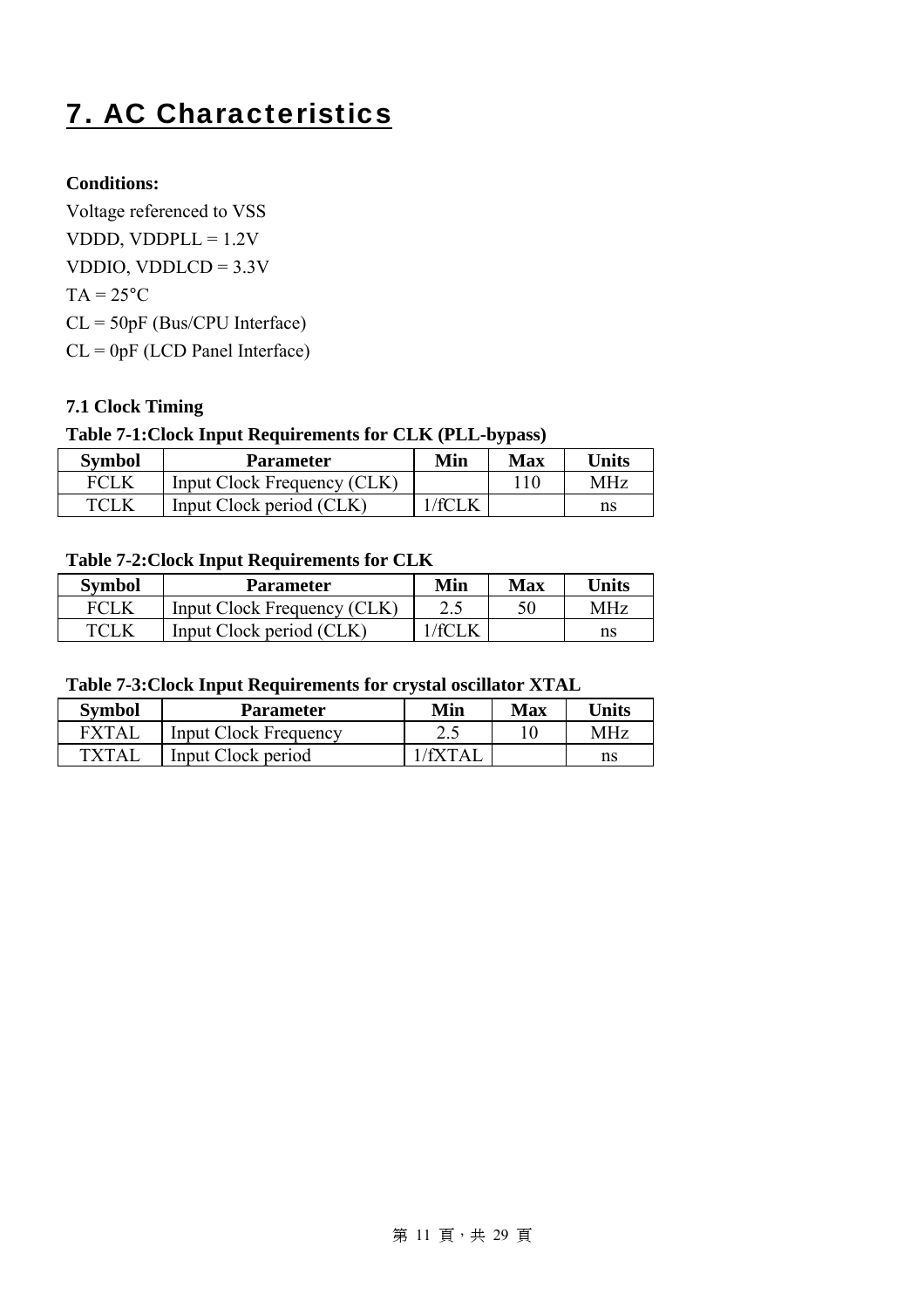### **7.2 MCU Interface Timing**

#### **7.2.1 Parallel 6800-series Interface Timing**

| Symbol       | Parameter                 |                          | Min            | Typ          | Max | Unit       |
|--------------|---------------------------|--------------------------|----------------|--------------|-----|------------|
| <b>fMCLK</b> | System Clock Frequency*   |                          |                |              | 110 | <b>MHz</b> |
| tMCLK        | System Clock Period*      |                          | $1/$ fMCLK     |              |     | ns         |
| tPWCSH       | Control Pulse High        | Write                    | 13             | $1.5*$ tMCLK |     |            |
|              | Width                     | Read                     | 30             | 3.5* tMCLK   |     | ns         |
|              | Control Pulse Low         | Write (next write cycle) | 13             | $1.5*$ tMCLK |     |            |
| tPWCSL       | Width                     | Write (next read cycle)  | 80             | 9* tMCLK     |     | ns         |
|              |                           | Read                     | 80             | 9* tMCLK     |     |            |
| tAS          | <b>Address Setup Time</b> |                          | $\overline{2}$ |              |     | ns         |
| tAH          | Address Hold Time         | $\overline{2}$           |                |              | ns  |            |
| tDSW         | Data Setup Time           |                          | $\overline{4}$ |              |     | ns         |
| tDHW         | Data Hold Time            |                          |                |              |     | ns         |
| tPLW         | Write Low Time            |                          | 14             |              |     | ns         |
| tPHW         | Write High Time           |                          | 14             |              |     | ns         |
| tPLWR        | Read Low Time             |                          | 38             |              |     | ns         |
| tACC         | Data Access Time          | 32                       |                |              | ns  |            |
| tDHR         | Output Hold time          |                          |                |              | ns  |            |
| tR           | Rise Time                 |                          |                | 0.5          | ns  |            |
| tF           | Fall Time                 |                          |                |              | 0.5 | ns         |

### **Table 7-4: Parallel 6800-series Interface Timing Characteristics (Use CS# as clock)**

\* System Clock denotes external input clock (PLL-bypass) or internal generated clock (PLL-enabled)

#### **Figure 7-1: Parallel 6800-series Interface Timing Diagram (Use CS# as Clock)**

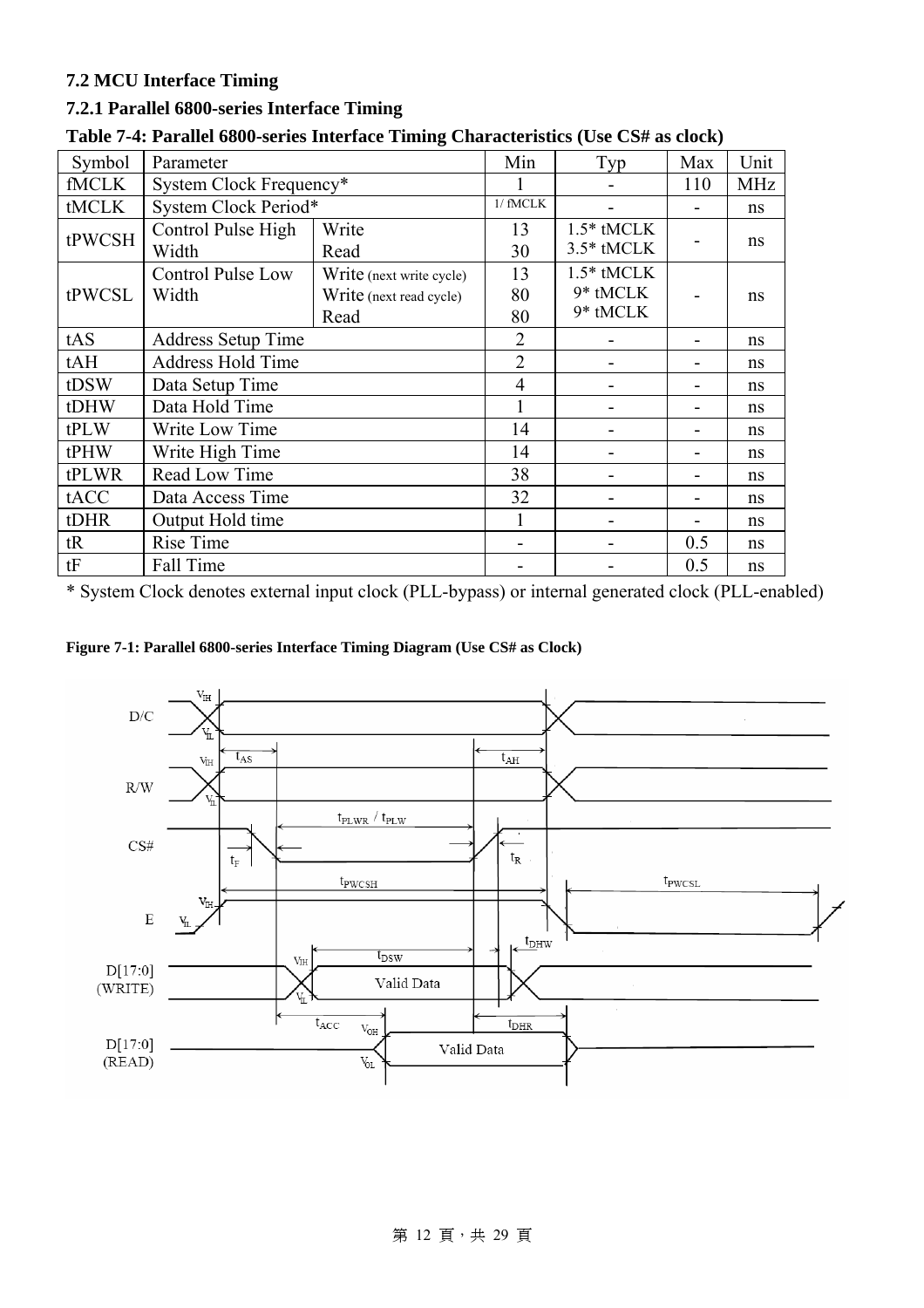| Symbol       | Parameter                         |                                                             | Min                          | Typ                                  | Max | Unit       |
|--------------|-----------------------------------|-------------------------------------------------------------|------------------------------|--------------------------------------|-----|------------|
| <b>fMCLK</b> | System Clock Frequency*           |                                                             |                              |                                      | 110 | <b>MHz</b> |
| tMCLK        | System Clock Period*              |                                                             | 1/ fMCLK                     |                                      |     | ns         |
| tPWCSH       | <b>Control Pulse Low</b><br>Width | Write (next write cycle)<br>Write (next read cycle)<br>Read | 13<br>80<br>80               | $1.5*$ tMCLK<br>9* tMCLK<br>9* tMCLK |     | ns         |
| tPWCSL       | Control Pulse High<br>Width       | 13<br>30                                                    | $1.5*$ tMCLK<br>$3.5*$ tMCLK |                                      | ns  |            |
| tAS          | <b>Address Setup Time</b>         |                                                             | $\overline{2}$               |                                      |     | ns         |
| tAH          | <b>Address Hold Time</b>          | $\overline{2}$                                              |                              |                                      | ns  |            |
| tDSW         | Data Setup Time                   |                                                             | $\overline{4}$               |                                      |     | ns         |
| tDHW         | Data Hold Time                    |                                                             |                              |                                      |     | ns         |
| tPLW         | Write Low Time                    |                                                             | 14                           |                                      |     | ns         |
| tPHW         | Write High Time                   |                                                             | 14                           |                                      |     | ns         |
| tPLWR        | Read Low Time                     |                                                             | 38                           |                                      |     | ns         |
| tACC         | Data Access Time                  | 32                                                          |                              |                                      | ns  |            |
| tDHR         | Output Hold time                  |                                                             |                              |                                      | ns  |            |
| tR           | Rise Time                         |                                                             |                              | 0.5                                  | ns  |            |
| tF           | Fall Time                         |                                                             |                              |                                      | 0.5 | ns         |

**Table 7-5: Parallel 6800-series Interface Timing Characteristics (Use E as clock)** 

\* System Clock denotes external input clock (PLL-bypass) or internal generated clock (PLL-enabled)



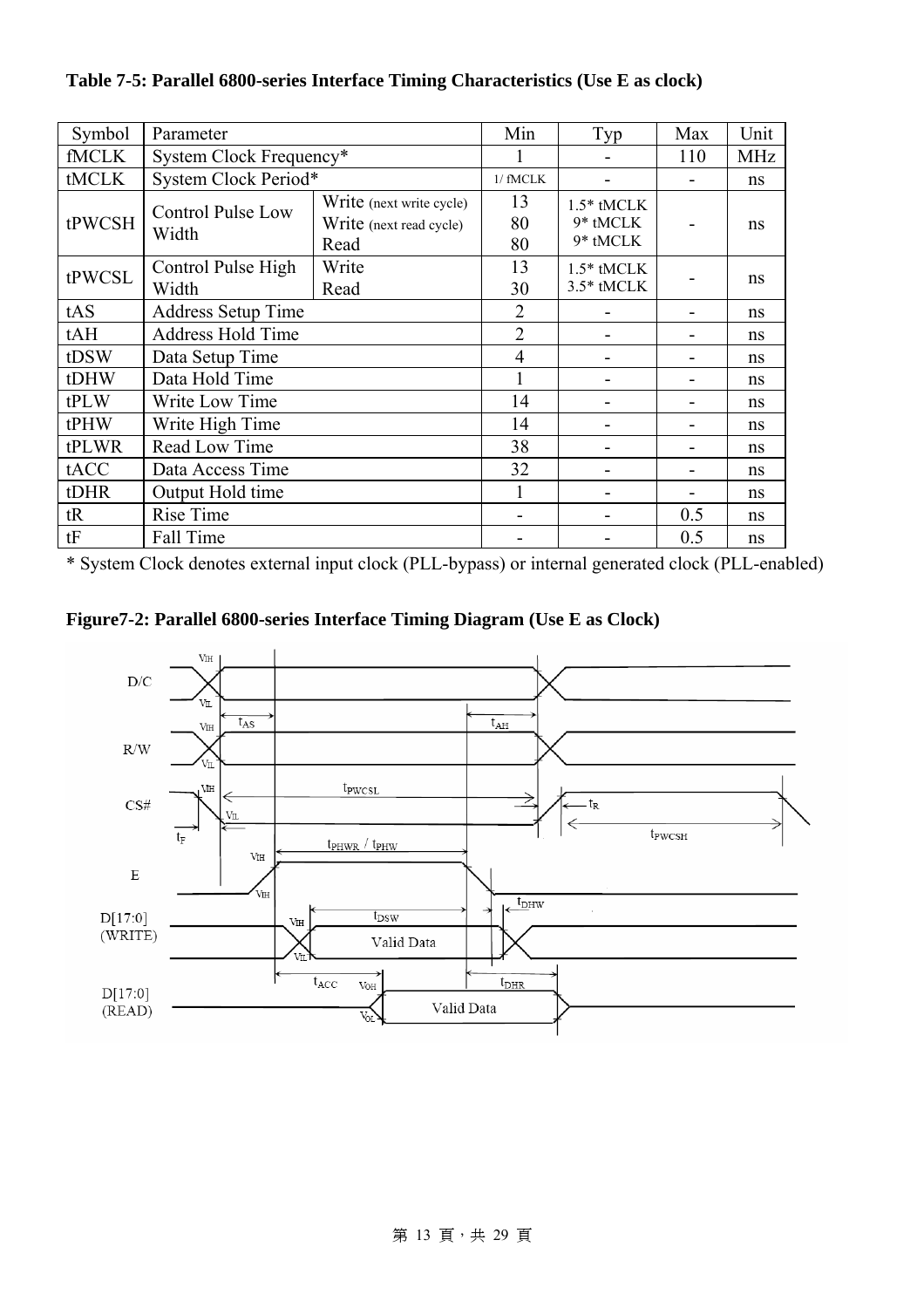| <b>Symbol</b> | <b>Parameter</b>                                                                                         |                | Min                          | <b>Typ</b>                           | <b>Max</b> | Unit |
|---------------|----------------------------------------------------------------------------------------------------------|----------------|------------------------------|--------------------------------------|------------|------|
| <b>fMCLK</b>  | System Clock Frequency*                                                                                  |                |                              | 110                                  | <b>MHz</b> |      |
| tMCLK         | System Clock Period*                                                                                     |                | $1/$ fMCLK                   |                                      |            | ns   |
| tPWCSL        | Control Pulse High<br>Width                                                                              | 13<br>30       | $1.5*$ tMCLK<br>$3.5*$ tMCLK |                                      | ns         |      |
| tPWCSH        | Read<br>Write (next write cycle)<br><b>Control Pulse Low</b><br>Write (next read cycle)<br>Width<br>Read |                | 13<br>80<br>80               | $1.5*$ tMCLK<br>9* tMCLK<br>9* tMCLK |            | ns   |
| tAS           | <b>Address Setup Time</b>                                                                                |                |                              |                                      |            | ns   |
| tAH           | <b>Address Hold Time</b>                                                                                 | $\overline{2}$ |                              |                                      | ns         |      |
| tDSW          | Write Data Setup Time                                                                                    | $\overline{4}$ |                              |                                      | ns         |      |
| tDHW          | Write Data Hold Time                                                                                     |                |                              |                                      |            | ns   |
| tPWLW         | Write Low Time                                                                                           |                | 12                           |                                      |            | ns   |
| tDHR          | Read Data Hold Time                                                                                      |                |                              |                                      |            | ns   |
| tACC          | <b>Access Time</b>                                                                                       |                | 32                           |                                      |            | ns   |
| tPWLR         | Read Low Time                                                                                            |                | 36                           |                                      |            | ns   |
| tR            | <b>Rise Time</b>                                                                                         |                |                              | 0.5                                  | ns         |      |
| tF            | Fall Time                                                                                                |                |                              | 0.5                                  | ns         |      |
| tCS           | Chip select setup time                                                                                   |                | $\overline{2}$               |                                      |            | ns   |
| tCSH          | Chip select hold time to read signal                                                                     |                | 3                            |                                      |            | ns   |

#### **Table 7-6: Parallel 8080-series Interface**

\* System Clock denotes external input clock (PLL-bypass) or internal generated clock (PLL-enabled)



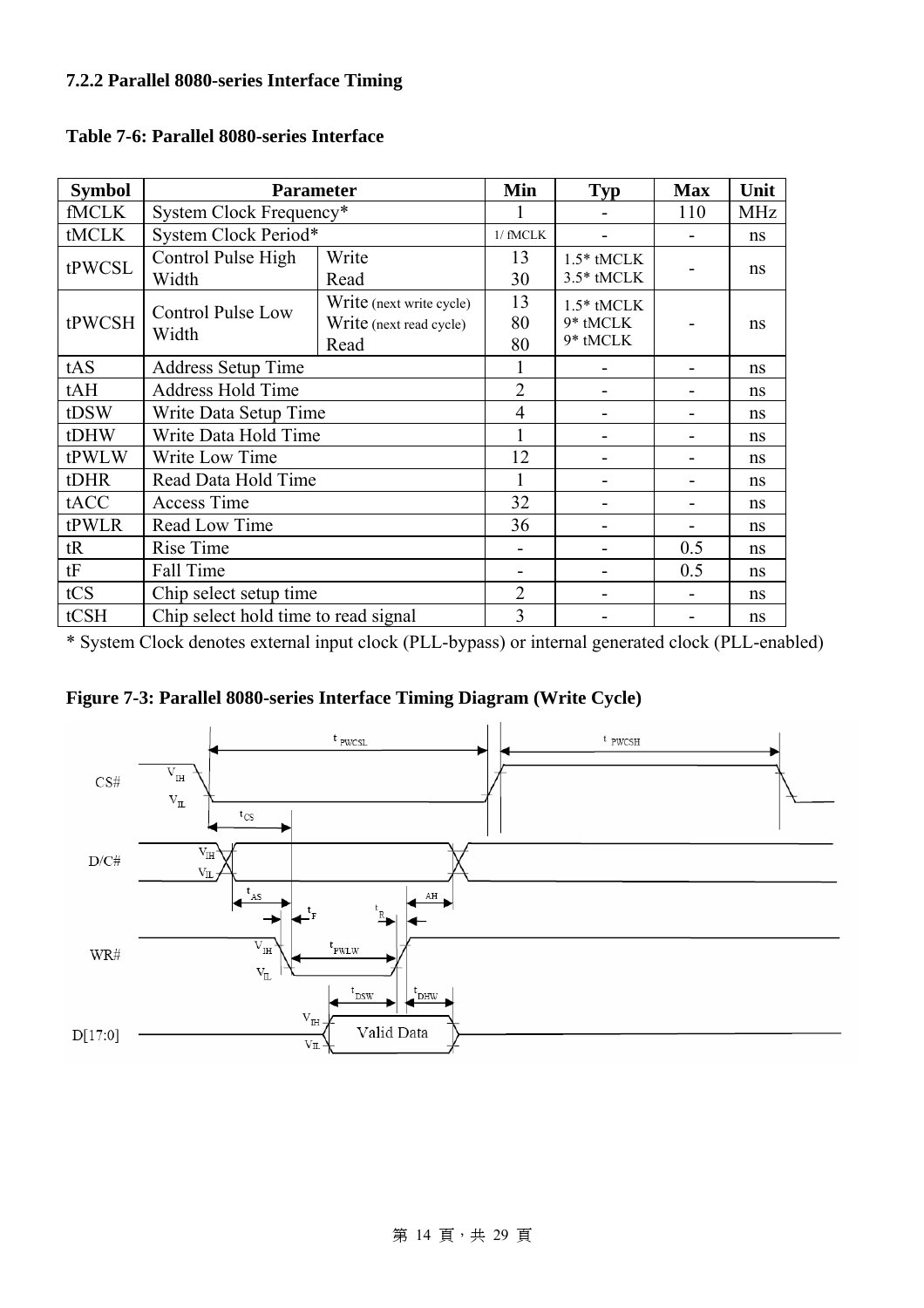



### 第 15 頁, 共 29 頁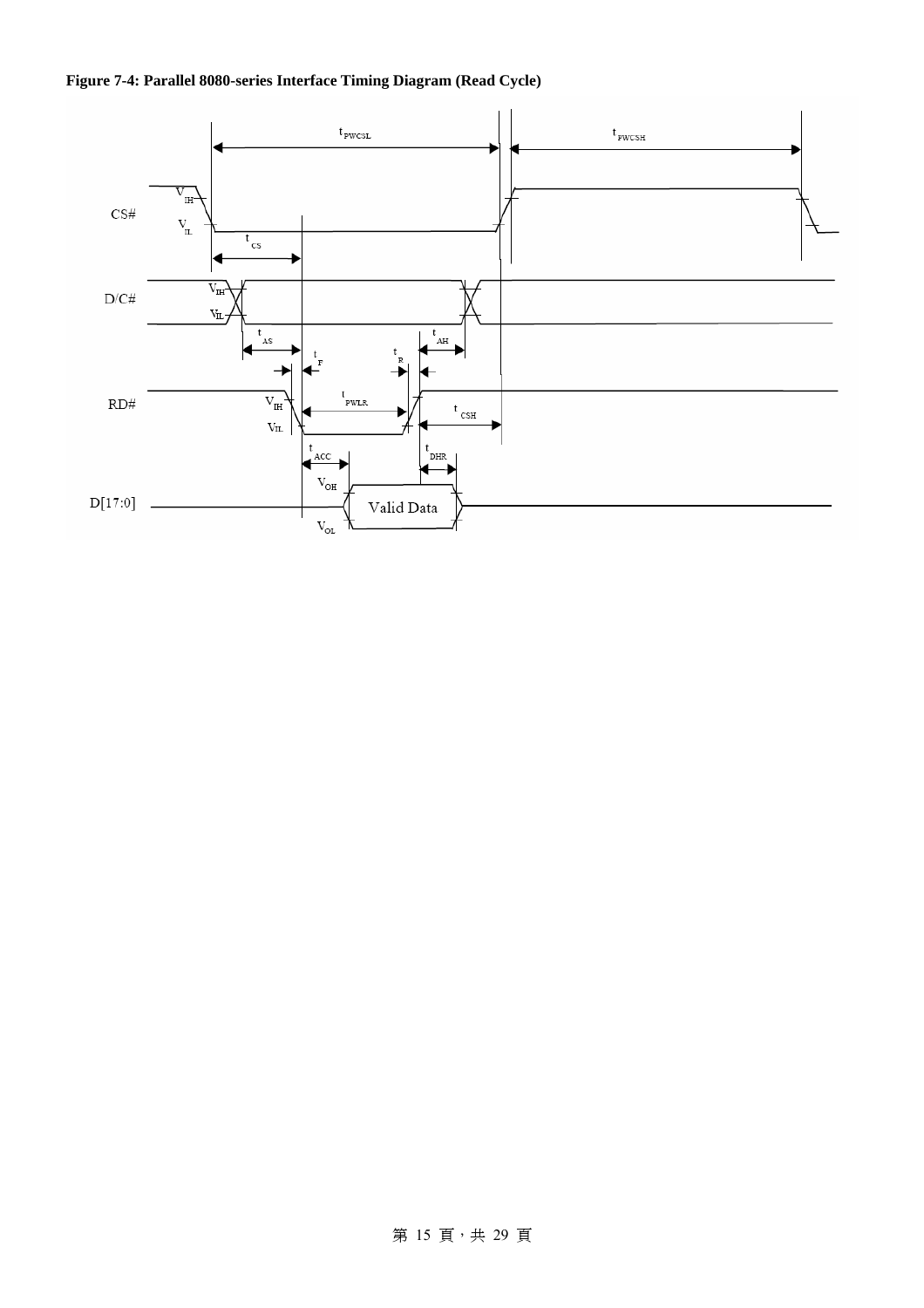### 8. Data transfer order Setting

#### **Pixel Data Format**

Both 6800 and 8080 support 8-bit, 9-bit, 16-bit, 18-bit and 24-bit data bus. Depending on the width of the data bus, the display data are packed into the data bus in different ways.

Table 8-1: Pixel Data Format

| <b>Interface</b>            | Cycle | D[23] | D[22]          | D[21]          | D[20] | D[19]          | D[18]          | D[17]          | D[16]          | D[15]          | D[14]          | D[13]          | D[12]          | D[11]          | D[10]          | D[9]           | D[8]           | D[7]           | D[6]           | D[5]           | D[4]           | D[3]           | D[2]           | D[1]           | D[0]           |
|-----------------------------|-------|-------|----------------|----------------|-------|----------------|----------------|----------------|----------------|----------------|----------------|----------------|----------------|----------------|----------------|----------------|----------------|----------------|----------------|----------------|----------------|----------------|----------------|----------------|----------------|
| 24 bits                     | 1st   | R7    | R <sub>6</sub> | R <sub>5</sub> | R4    | R <sub>3</sub> | R <sub>2</sub> | R1             | R <sub>0</sub> | G7             | G <sub>6</sub> | G <sub>5</sub> | G <sub>4</sub> | G <sub>3</sub> | G <sub>2</sub> | G1             | G <sub>0</sub> | B7             | <b>B6</b>      | B <sub>5</sub> | <b>B4</b>      | B <sub>3</sub> | B <sub>2</sub> | B1             | B <sub>0</sub> |
| 18 bits                     | 1st   |       |                |                |       |                |                | R <sub>5</sub> | R4             | R <sub>3</sub> | R <sub>2</sub> | R1             | R <sub>0</sub> | G <sub>5</sub> | G <sub>4</sub> | G <sub>3</sub> | G2             | G1             | G <sub>0</sub> | B <sub>5</sub> | <b>B4</b>      | B <sub>3</sub> | B <sub>2</sub> | B1             | B <sub>0</sub> |
| 16 bits<br>(565)<br>format) | 1st   |       |                |                |       |                |                |                |                | R <sub>5</sub> | R <sub>4</sub> | R <sub>3</sub> | R <sub>2</sub> | R1             | G <sub>5</sub> | G <sub>4</sub> | G <sub>3</sub> | G <sub>2</sub> | G <sub>1</sub> | G <sub>0</sub> | B <sub>5</sub> | <b>B4</b>      | B <sub>3</sub> | B <sub>2</sub> | <b>B1</b>      |
|                             | 1st   |       |                |                |       |                |                |                |                | R7             | R6             | R <sub>5</sub> | R4             | R <sub>3</sub> | R <sub>2</sub> | R <sub>1</sub> | R <sub>0</sub> | G7             | G <sub>6</sub> | G <sub>5</sub> | G <sub>4</sub> | G <sub>3</sub> | G <sub>2</sub> | G1             | G <sub>0</sub> |
| 16 bits                     | 2nd   |       |                |                |       |                |                |                |                | B7             | <b>B6</b>      | B <sub>5</sub> | B <sub>4</sub> | B <sub>3</sub> | B2             | B1             | B <sub>0</sub> | R7             | R <sub>6</sub> | R <sub>5</sub> | R4             | R <sub>3</sub> | R2             | R1             | R <sub>0</sub> |
|                             | 3rd   |       |                |                |       |                |                |                |                | G7             | G <sub>6</sub> | G <sub>5</sub> | G <sub>4</sub> | G <sub>3</sub> | G <sub>2</sub> | G1             | G0             | B7             | <b>B6</b>      | B <sub>5</sub> | <b>B4</b>      | B <sub>3</sub> | B <sub>2</sub> | B1             | B <sub>0</sub> |
| 12 bits                     | 1st   |       |                |                |       |                |                |                |                |                |                |                |                | R7             | R6             | R <sub>5</sub> | R4             | R <sub>3</sub> | R <sub>2</sub> | R <sub>1</sub> | R <sub>0</sub> | G7             | G <sub>6</sub> | G <sub>5</sub> | G <sub>4</sub> |
|                             | 2nd   |       |                |                |       |                |                |                |                |                |                |                |                | G <sub>3</sub> | G <sub>2</sub> | G <sub>1</sub> | G0             | B7             | <b>B6</b>      | B <sub>5</sub> | <b>B4</b>      | B <sub>3</sub> | <b>B2</b>      | B1             | B <sub>0</sub> |
| 9 bits                      | 1st   |       |                |                |       |                |                |                |                |                |                |                |                |                |                |                | R <sub>5</sub> | R4             | R <sub>3</sub> | R <sub>2</sub> | R1             | R <sub>0</sub> | G <sub>5</sub> | G4             | G <sub>3</sub> |
|                             | 2nd   |       |                |                |       |                |                |                |                |                |                |                |                |                |                |                | G2             | G1             | G <sub>0</sub> | B <sub>5</sub> | <b>B4</b>      | B <sub>3</sub> | B <sub>2</sub> | B1             | B <sub>0</sub> |
|                             | 1st   |       |                |                |       |                |                |                |                |                |                |                |                |                |                |                |                | R7             | R6             | R <sub>5</sub> | R4             | R <sub>3</sub> | R <sub>2</sub> | R1             | R <sub>0</sub> |
| 8 bits                      | 2nd   |       |                |                |       |                |                |                |                |                |                |                |                |                |                |                |                | G7             | G <sub>6</sub> | G <sub>5</sub> | G <sub>4</sub> | G <sub>3</sub> | G <sub>2</sub> | G <sub>1</sub> | G <sub>0</sub> |
|                             | 3rd   |       |                |                |       |                |                |                |                |                |                |                |                |                |                |                |                | B7             | <b>B6</b>      | B <sub>5</sub> | <b>B4</b>      | B <sub>3</sub> | B <sub>2</sub> | B <sub>1</sub> | B <sub>0</sub> |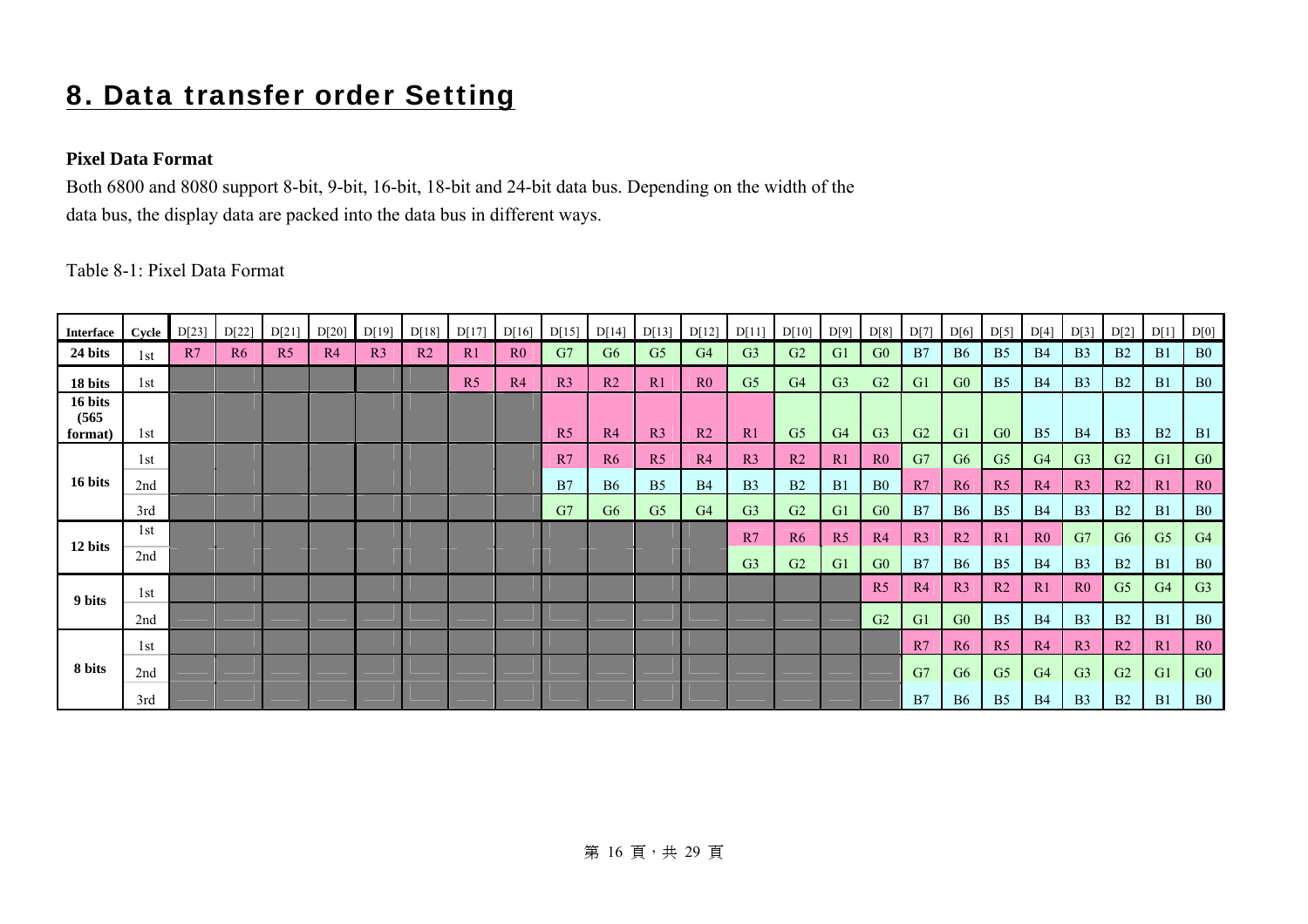### 9 Register Depiction

### Please consult the spec of SSD1963 Version 1.2

### 10. OPTICAL CHARATERISTIC

| Item                 | Symbol             | Condition                                  |      | Values |      | Unit              | Remark           |  |
|----------------------|--------------------|--------------------------------------------|------|--------|------|-------------------|------------------|--|
|                      |                    |                                            | Min. | Typ.   | Max. |                   |                  |  |
|                      | $\theta_L$         | $\varphi = 180^\circ (9 \text{ o'clock})$  | 60   | 70     |      |                   |                  |  |
| Viewing angle        | $\theta_{\,\rm R}$ | $\varphi = 0^0(3 \text{ o}' \text{clock})$ | 60   | 70     |      |                   | Note1            |  |
| $(CR \ge 10)$        | $\theta$ T         | $\varphi = 90^0 (12 \text{ o'clock})$      | 40   | 50     |      | degree            |                  |  |
|                      | $\theta$ в         | $\varphi = 270^0 (6 \text{ o'clock})$      | 60   | 70     |      |                   |                  |  |
| Response time        | $T_{ON}$           |                                            |      | 10     | 20   | msec              | Note 3           |  |
|                      | $T_{OFF}$          |                                            |      | 15     | 30   | msec              | Note 3           |  |
| Contrast ratio       | CR                 |                                            | 400  | 500    |      |                   | Note 4           |  |
| Color chromaticity   | $W_X$              | Normal<br>$\theta = \varphi = 0^0$         | 0.26 | 0.31   | 0.36 |                   | Note 2<br>Note 5 |  |
|                      | $W_Y$              |                                            | 0.28 | 0.33   | 0.38 |                   | Note 6           |  |
| Luminance            | $\mathbf{L}$       |                                            | 350  | 400    |      | Cd/m <sup>2</sup> | Note 6           |  |
| Luminance uniformity | Yu                 |                                            | 70   | 75     |      | $\frac{0}{0}$     | Note 7           |  |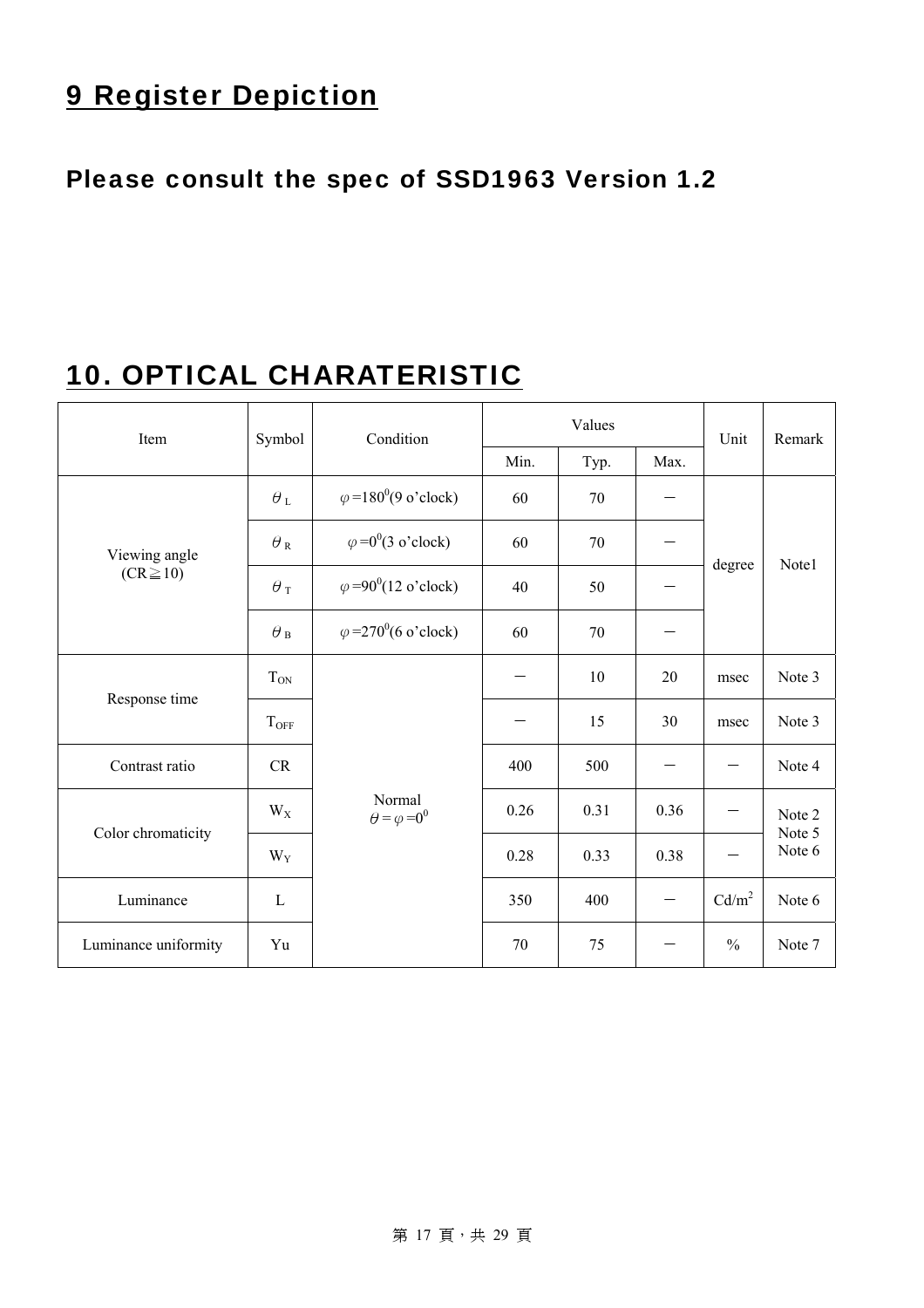

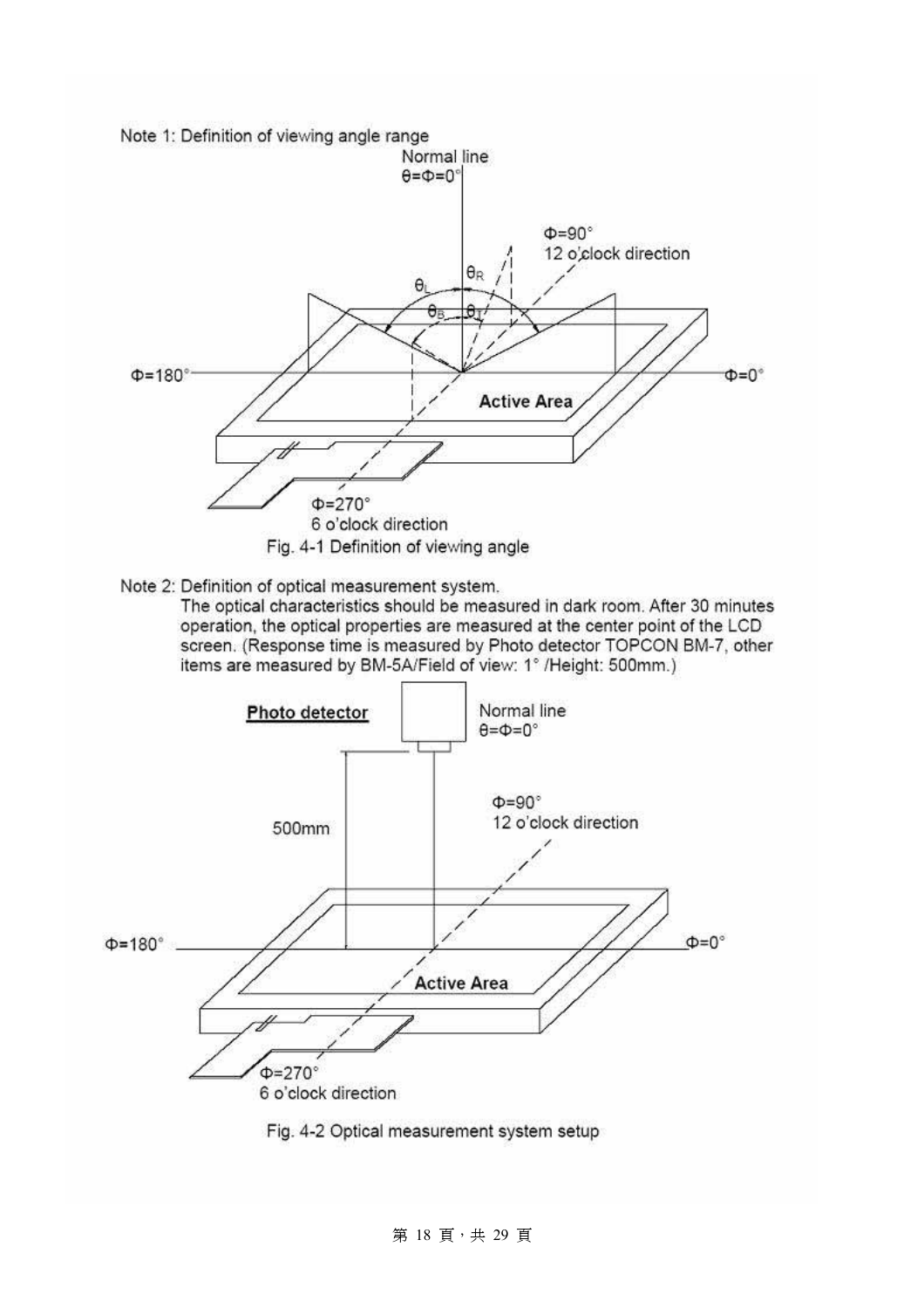#### Note 3: Definition of Response time

The response time is defined as the LCD optical switching time interval between "White" state and "Black" state. Rise time  $(T_{ON})$  is the time between photo detector output intensity changed from 90% to 10%. And fall time (T<sub>OFF</sub>) is the time between photo detector output intensity changed from 10% to 90%.



Fig. 4-3 Definition of response time

Note 4: Definition of contrast ratio

Luminance measured when LCD on the "White" state Contrast ratio  $(CR)$  = Luminance measured when LCD on the "Black" state Note 5: Definition of color chromaticity (CIE1931)

- Color coordinates measured at center point of LCD.
- Note 6: All input terminals LCD panel must be ground while measuring the center area of the panel. The LED driving condition is IL=20mA.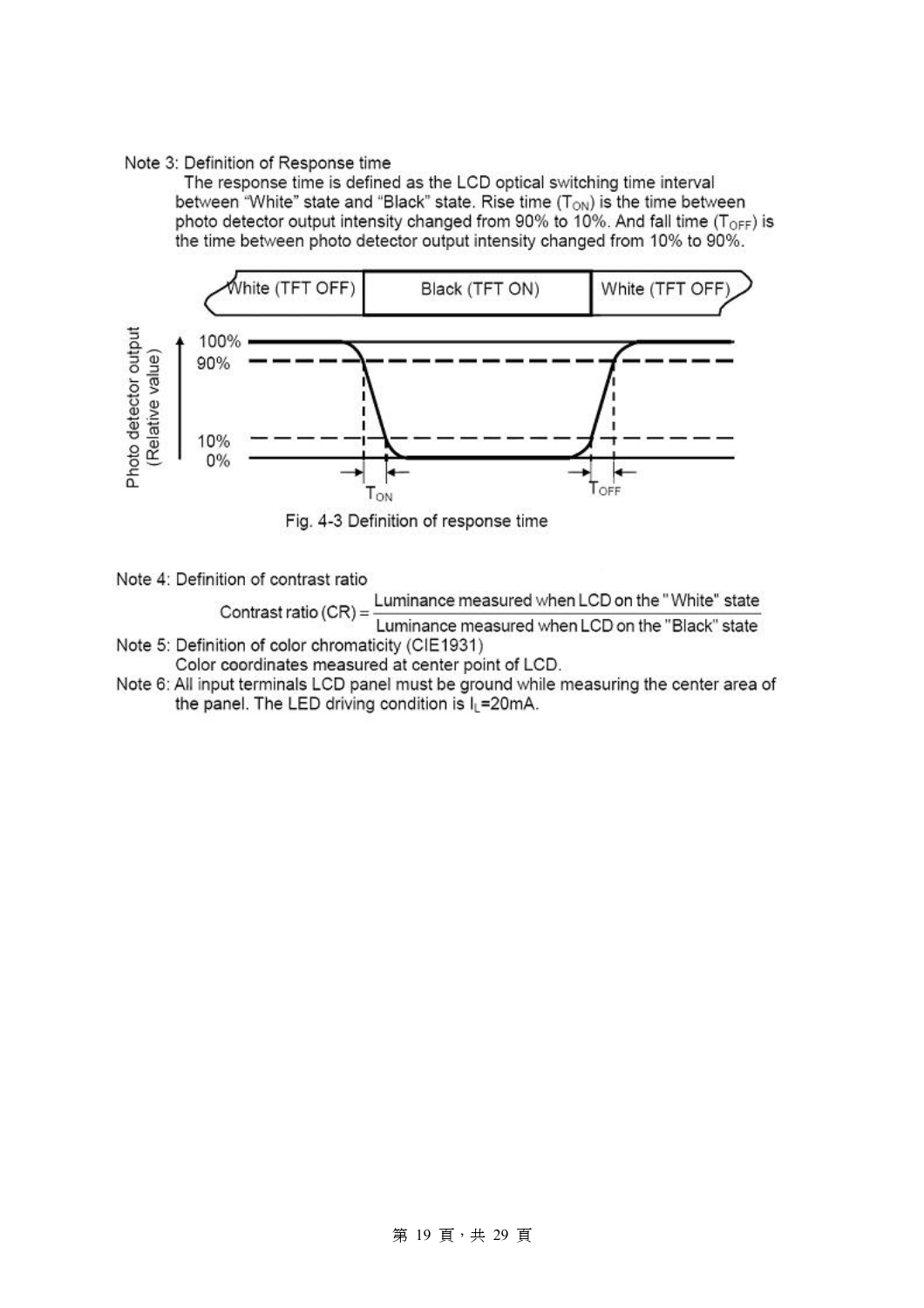Note 7: Definition of Luminance Uniformity

Active area is divided into 9 measuring areas (Refer to Fig. 4-4). Every measuring point is placed at the center of each measuring area.



Fig. 4-4 Definition of measuring points

 $B_{\text{max}}$ : The measured maximum luminance of all measurement position. B<sub>min</sub>: The measured minimum luminance of all measurement position.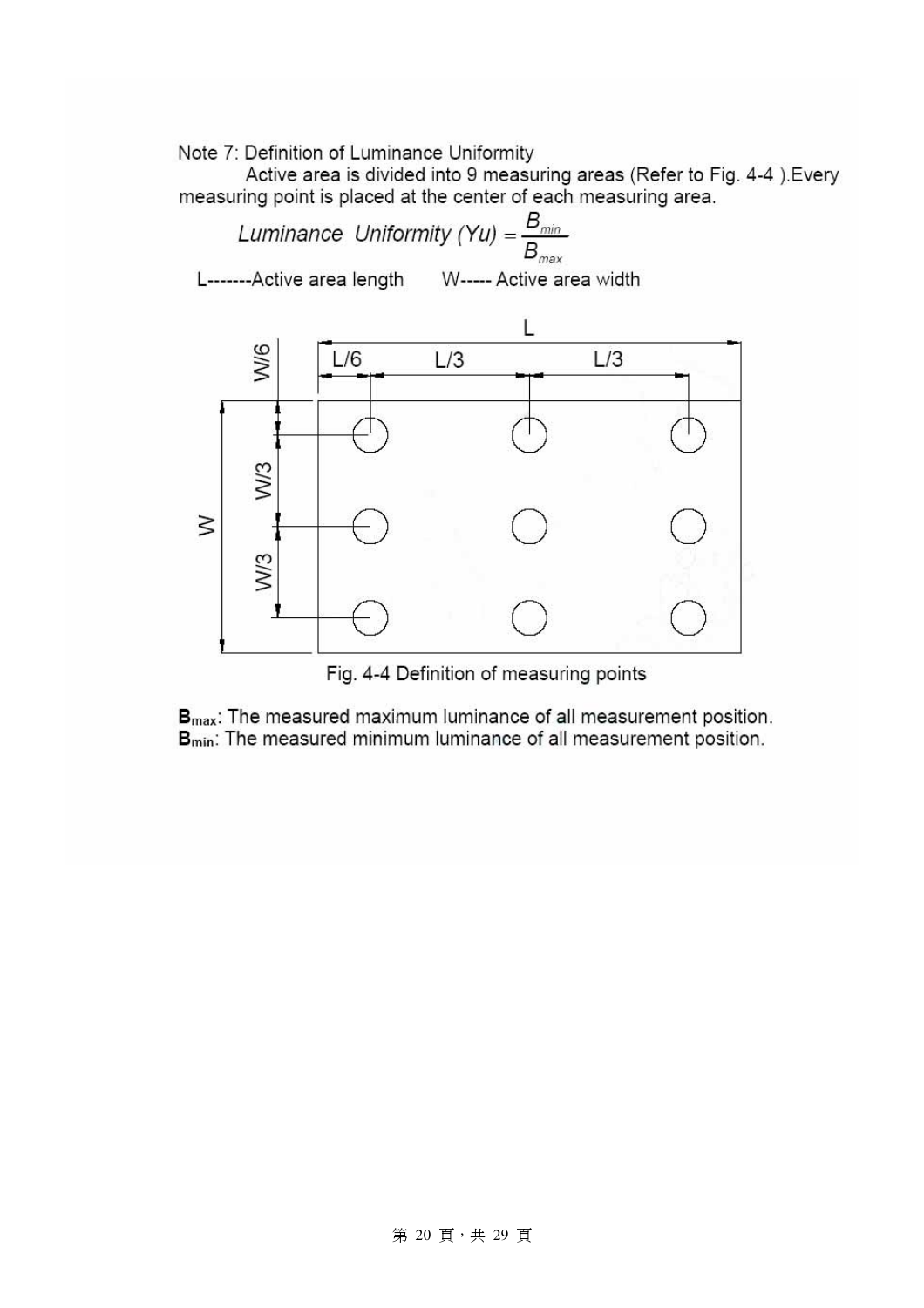### 11.Contour Drawing

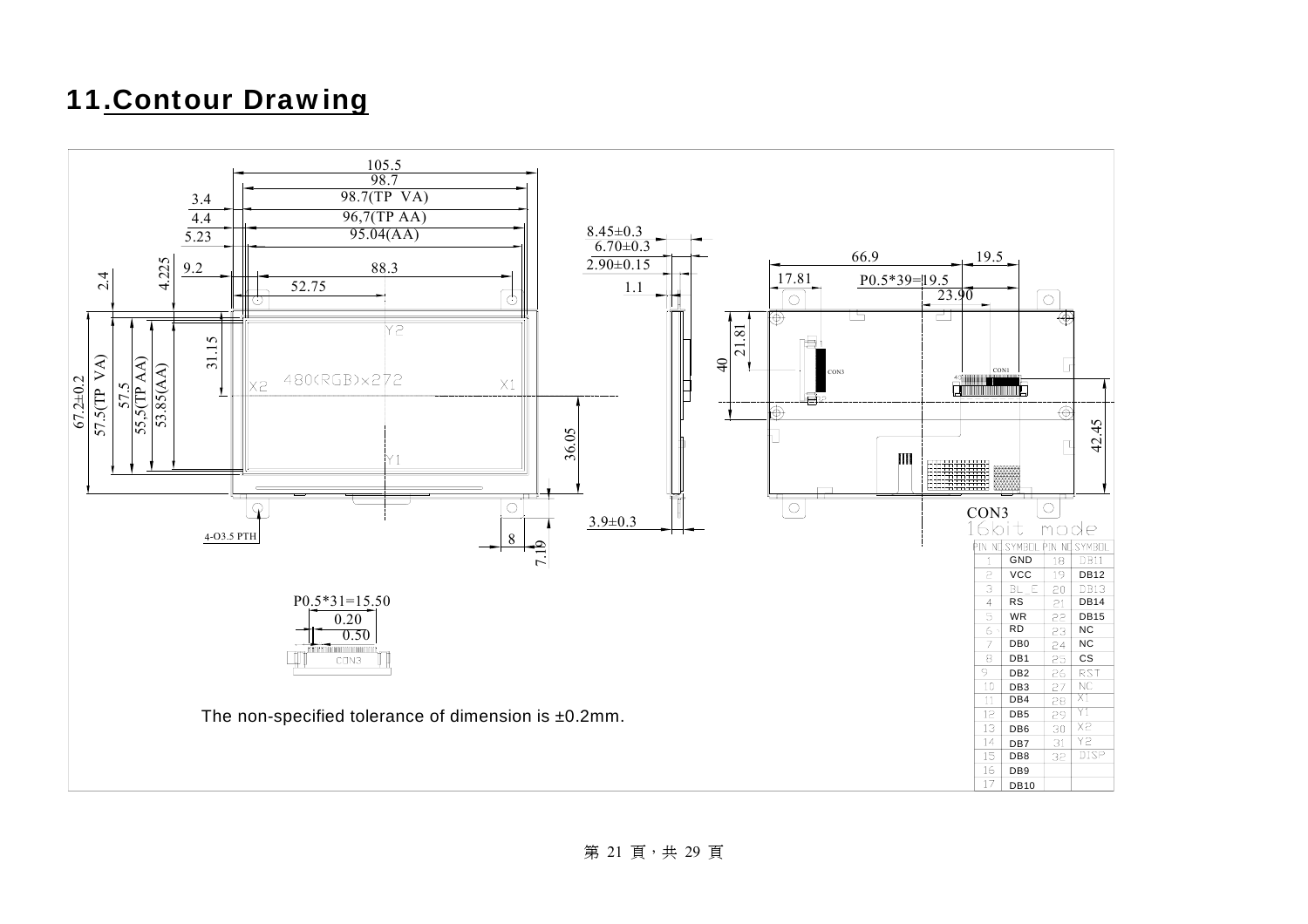### 12.Touch Screen Panel Specifications

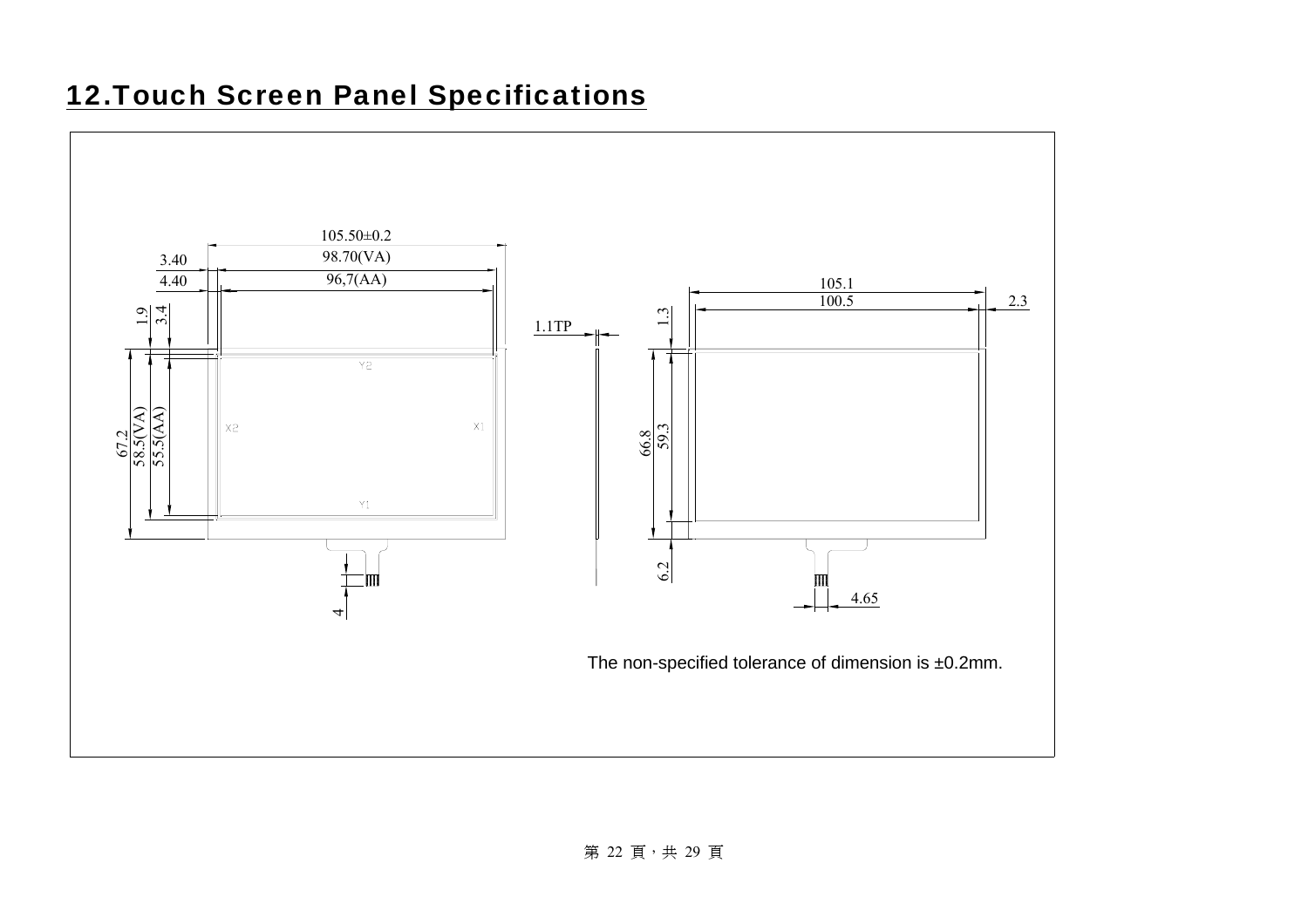# 13. Reliability Test

### WIDE TEMPERATURE RELIABILITY TEST

| N<br>О.        | <b>ITEM</b>                            | <b>CONDITION</b>                                                          |           |  | <b>STANDARD</b>              | <b>NOTE</b>  |
|----------------|----------------------------------------|---------------------------------------------------------------------------|-----------|--|------------------------------|--------------|
| 1              | High Temp. Storage                     | $80^{\circ}$ C                                                            | 240 Hrs   |  | Appearance<br>without defect |              |
| $\overline{2}$ | Low Temp. Storage                      | $-30^{\circ}$ C                                                           | 240 Hrs   |  | Appearance<br>without defect |              |
| $\overline{3}$ | High Temp. & High<br>Humi. Storage     | $60^{\circ}$ C<br>90%RH                                                   | 240 Hrs   |  | Appearance<br>without defect |              |
| $\overline{4}$ | High Temp.<br><b>Operating Display</b> | $70^{\circ}$ C                                                            | $240$ Hrs |  | Appearance<br>without defect |              |
| 5              | Low Temp.<br><b>Operating Display</b>  | $-20^{\circ}$ C                                                           | 240 Hrs   |  | Appearance<br>without defect |              |
| 6              | <b>Thermal Shock</b>                   | -20 °C, 30min. $\rightarrow$ 70°C, 30min.<br>$(1$ cycle $)^{\frac{1}{2}}$ |           |  | Appearance<br>without defect | 10<br>cycles |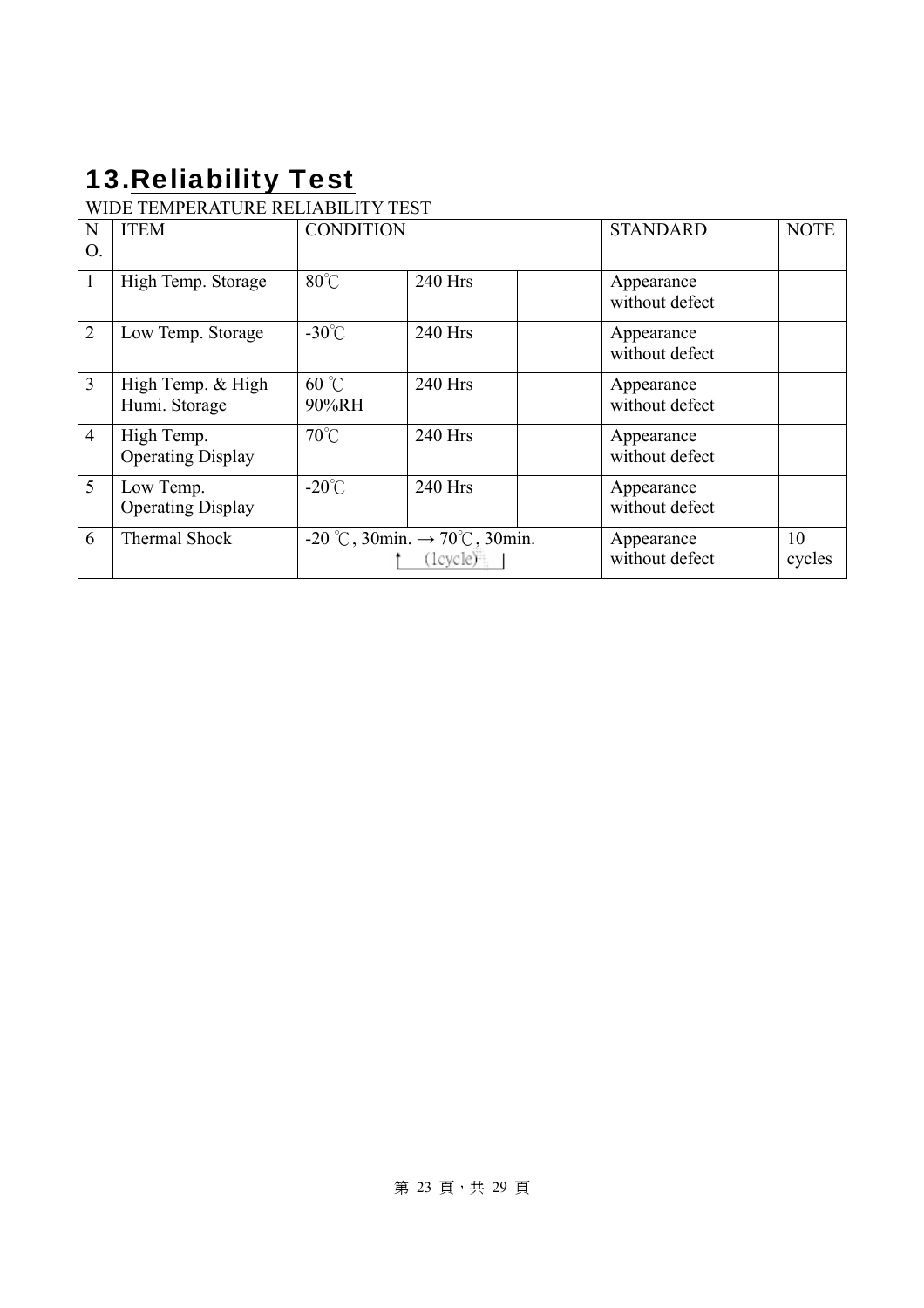### Inspection Provision

### 1.Purpose

The WINSTAR inspection provision provides outgoing inspection provision and its expected quality level based on our outgoing inspection of WINSTAR LCD produces.

### 2.Applicable Scope

The WINSTAR inspection provision is applicable to the arrangement in regard to outgoing inspection and quality assurance after outgoing.

3.Technical Terms

3-1 WINSTAR Technical Terms



4.Outgoing Inspection 4-1 Inspection Method MIL-STD-105E Level Ⅱ Regular inspection

### 4-2 Inspection Standard

|              |                   | Item                   | AQL(% | Remarks              |
|--------------|-------------------|------------------------|-------|----------------------|
| Major Defect |                   | Opens                  | 0.4   | Faults which         |
|              | Dots              | <b>Shorts</b>          |       | substantially lower  |
|              |                   | Erroneous operation    |       | the practicality and |
|              | Solder appearance | <b>Shorts</b>          |       | the initial purpose  |
|              |                   | Loose                  |       | difficult to achieve |
|              | Cracks            | Display surface cracks |       |                      |
|              |                   |                        |       |                      |

|              | Dimensions        | <b>External from Dimensions</b>                        | 0.4  |                                          |  |  |
|--------------|-------------------|--------------------------------------------------------|------|------------------------------------------|--|--|
| Minor Defect | Inside the glass  | <b>Black spots</b>                                     | 0.65 | Faults which appear<br>to pose almost no |  |  |
|              | Polarizing plate  | Scratches, foreign Matter,<br>air bubbles, and peeling |      | obstacle to the<br>practicality,         |  |  |
|              | Dots              | Pinhole, deformation                                   |      | effective use, and<br>operation          |  |  |
|              | Color tone        | Color unevenness                                       |      |                                          |  |  |
|              | Solder appearance | Cold solder<br>Solder projections                      |      |                                          |  |  |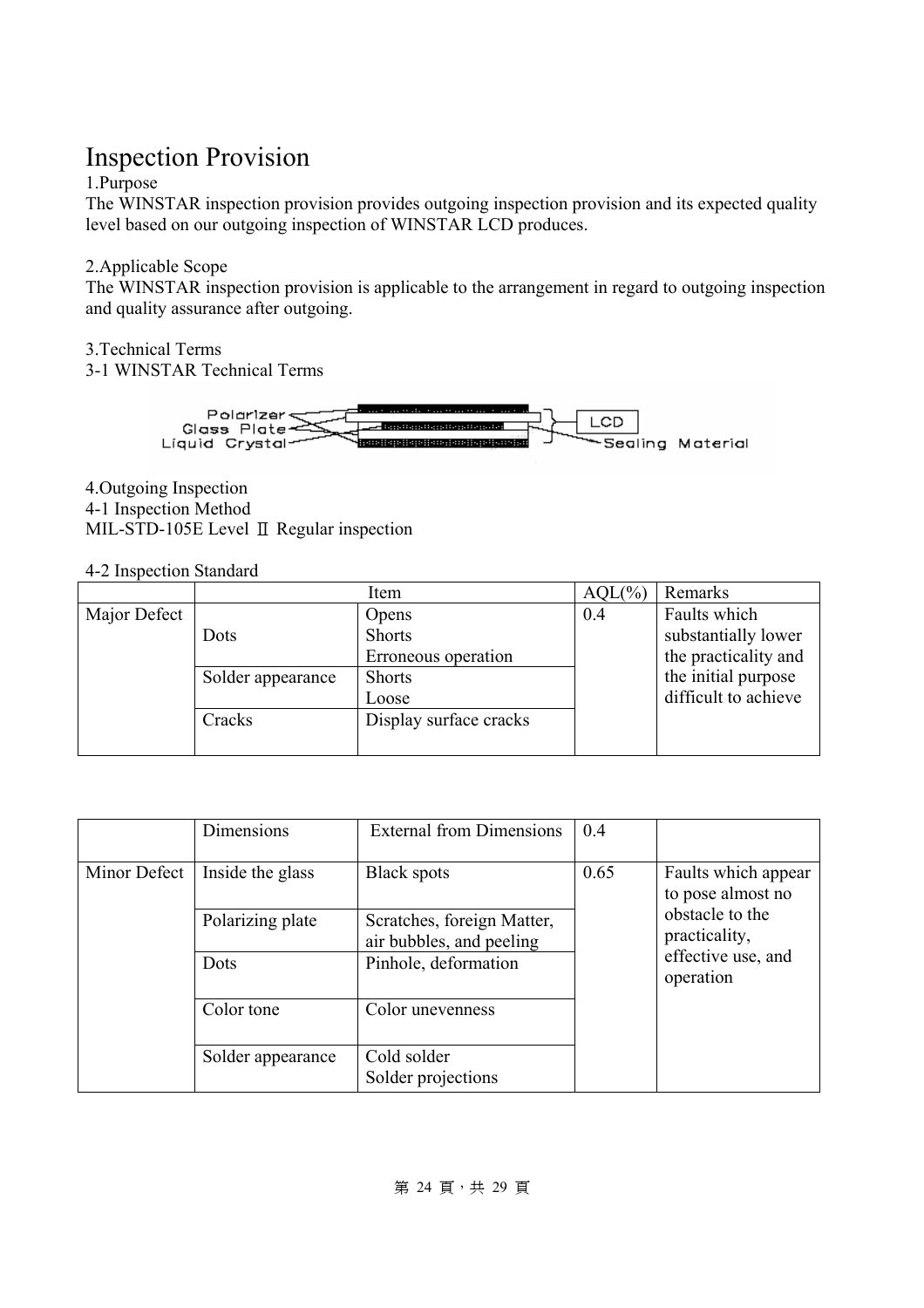### 4-3 Inspection Provisions

\*Viewing Area Definition

Fig. 1



A : Zone Viewing Area B : Zone Glass Plate Outline

\*Inspection place to be 500 to 1000 lux illuminance uniformly without glaring.

The distance between luminous source(daylight fluorescent lamp and cool white fluorescent lamp) and sample to be 30 cm to 50 cm.

\*Test and measurement are performed under the following conditions, unless otherwise specified.

| Temperature | $20 \pm 15^{\circ}$ C                                                         |
|-------------|-------------------------------------------------------------------------------|
| Humidity    | $65 \pm 20\%$ R.H.                                                            |
| Pressure    | $860~1060$ hPa(mmbar)                                                         |
|             | In case of doubtful judgment, it is performed under the following conditions. |
| Temperature | $20 \pm 2^{\circ}$ C                                                          |
| Humidity    | $65 \pm 5\%$ R.H.                                                             |
| Pressure    | $860~1060$ hPa(mmbar)                                                         |
|             |                                                                               |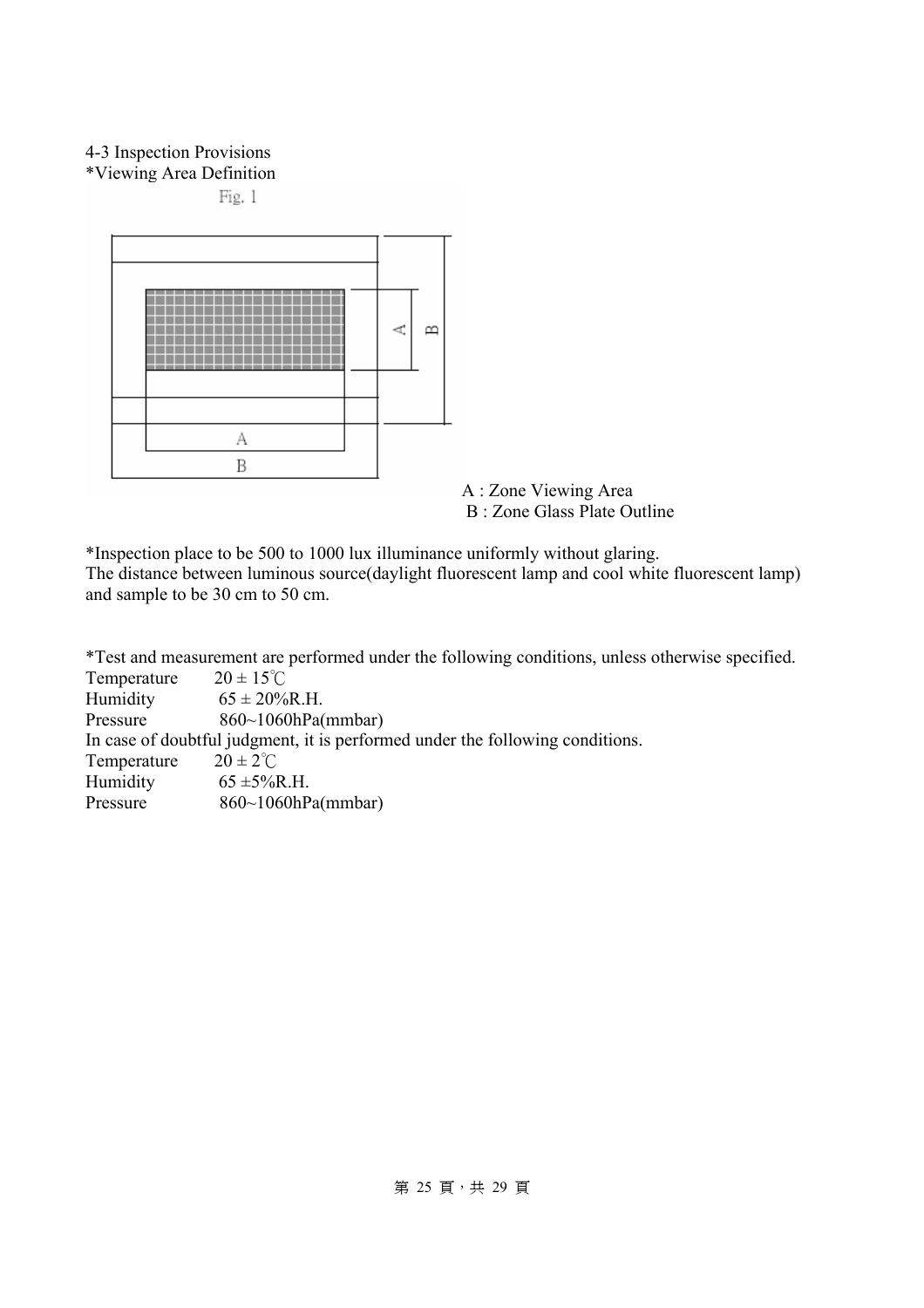5.Specification for quality check

5-1-1 Electrical characteristics :

| NO | Item               | Criterion              |
|----|--------------------|------------------------|
|    | Non operational    | Fail                   |
|    | Miss operating     | Fail                   |
|    | Contrast irregular | Fail                   |
|    | Response time      | Within Specified value |

5-1-2 Components soldering :

Should be no defective soldering such as shorting, loose terminal cold solder, peeling of printed circuit board pattern, improper mounting position, etc.

5-2 Inspection Standard for TFT panel

5-2-1 The environmental condition of inspection :

The environmental condition and visual inspection shall be conducted as below.

(1) Ambient temperature : 25±5℃

(2) Humidity : 25~75% RH

(3) External appearance inspection shall be conducted by using a single 20W fluorescent lamp or equivalent illumination.

(4) Visual inspection on the operation condition for cosmetic shall be conducted at the distance 30cm or more between the LCD panels and eyes of inspector. The viewing angle shall be 90 degreeto the front surface of display panel.

(5) Ambient Illumination : 300~500 Lux for external appearance inspection.

(6) Ambient Illumination : 100~200 Lux for light on inspection.

5-2-2 Inspection Criteria

(1) Definition of dot defect induced from the panel inside

a) The definition of dot : The size of a defective dot over 1/2 of whole dot is regarded as one defective dot

b) Bright dot : Dots appear bright and unchanged in size in which LCD panel is displaying under black pattern.

c) Dark dot : Dots appear dark and unchanged in size in which LCD panel is displaying under pure red, green, blue pattern.

d) 2 dot adjacent = 1 pair = 2 dots Picture ·







2 dot ad acent

2 dot adjacent (vertical)

2 dot adiacent (slant)

第 26 頁, 共 29 頁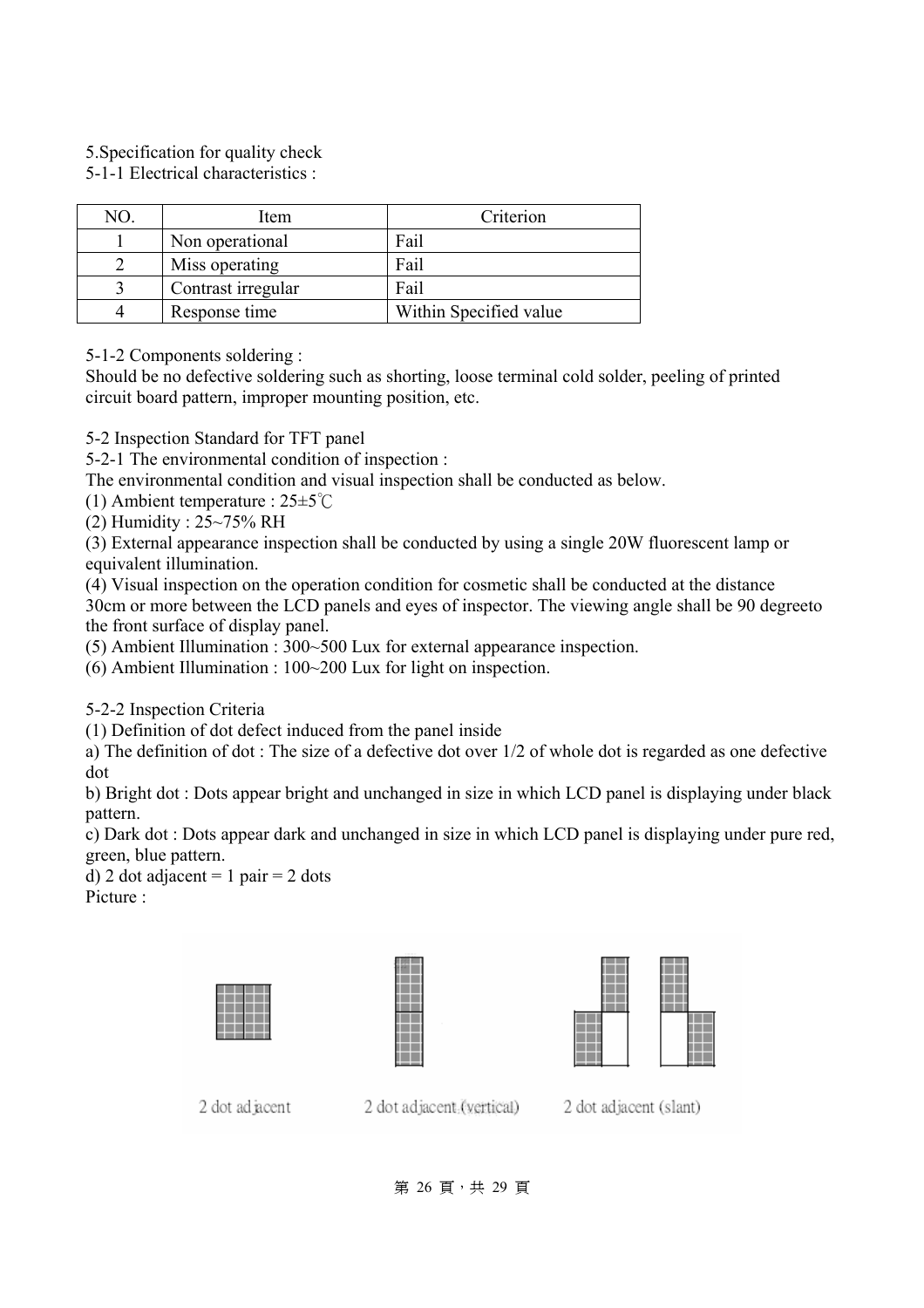### (2) Display Inspection

| NO.                         |                                 | Item                                                                                                                    |                                                                                                        | Acceptable Count |  |  |  |  |  |
|-----------------------------|---------------------------------|-------------------------------------------------------------------------------------------------------------------------|--------------------------------------------------------------------------------------------------------|------------------|--|--|--|--|--|
|                             |                                 | <b>Bright Dot</b>                                                                                                       | Random                                                                                                 | $N \leq 2$       |  |  |  |  |  |
| 1                           |                                 |                                                                                                                         | 2 dots adjacent                                                                                        | $N\leq 0$        |  |  |  |  |  |
|                             | Dot defect                      | Dark Dot                                                                                                                | Random                                                                                                 | $N \leq 3$       |  |  |  |  |  |
|                             |                                 |                                                                                                                         | 2 dots adjacent                                                                                        | $N \leq 1$       |  |  |  |  |  |
|                             |                                 | Total bright and dark dot                                                                                               |                                                                                                        | $N \leq 4$       |  |  |  |  |  |
|                             |                                 | Functional failure (V-line/H-line/Cross line etc.)                                                                      | Not allowable                                                                                          |                  |  |  |  |  |  |
|                             | Mura                            |                                                                                                                         | It's OK if mura is slight visible through 6% ND filter. (Judged<br>by limit sample if it is necessary) |                  |  |  |  |  |  |
| $\mathcal{D}_{\mathcal{L}}$ | Newton<br>ring (touch<br>panel) | Orbicular of interference fringes is not allowed in the optimum<br>contrast within the active area under viewing angle. |                                                                                                        |                  |  |  |  |  |  |

### (3) Appearance inspection

| NO.            | Item                                 | <b>Standards</b>                                                                                 |
|----------------|--------------------------------------|--------------------------------------------------------------------------------------------------|
| 1              | Panel Crack                          | Not allow. It is shown in Fig.1.                                                                 |
| $\overline{2}$ | Broken CF Non-lead<br>Side of TFT    | The broken in the area of $W > 2$ mm is ignored, L is ignored. It<br>is shown in Fig.2.          |
| 3              | Broken Lead Side of<br><b>TFT</b>    | FPC lead, electrical line or alignment mark can't be damaged.<br>It is shown in Fig.3.           |
| $\overline{4}$ | Broken Corner of TFT<br>at Lead Side | FPC lead. electrical line or alignment mark can't be damaged.<br>It is shown in Fig.4.           |
| 5              | Burr of TFT / CF Edge                | The distance of burr from the edge of TFT / CF, $W \le 0.3$ mm.<br>It is shown in Fig.5.         |
| 6              | Foreign Black /<br>White/Bright Spot | $(1)$ 0.15 < D $\leq$ 0.5 mm, N $\leq$ 4; (2) D $\leq$ 0.15 mm, Ignore. It is<br>shown in Fig.6. |
| 7              | Foreign Black /<br>White/Bright Line | $(1)$ 0.05 $\leq$ W $\leq$ 0.1 mm, 0.3 $\leq$ $\leq$ 2 mm, N $\leq$ 4.                           |
|                |                                      | (2) $W \leq 0.05$ mm and $L \leq 0.3$ mm Ignore.                                                 |
|                |                                      | It is shown in Fig.7.                                                                            |
| 8              | Color irregular                      | Not remarkable color irregular.                                                                  |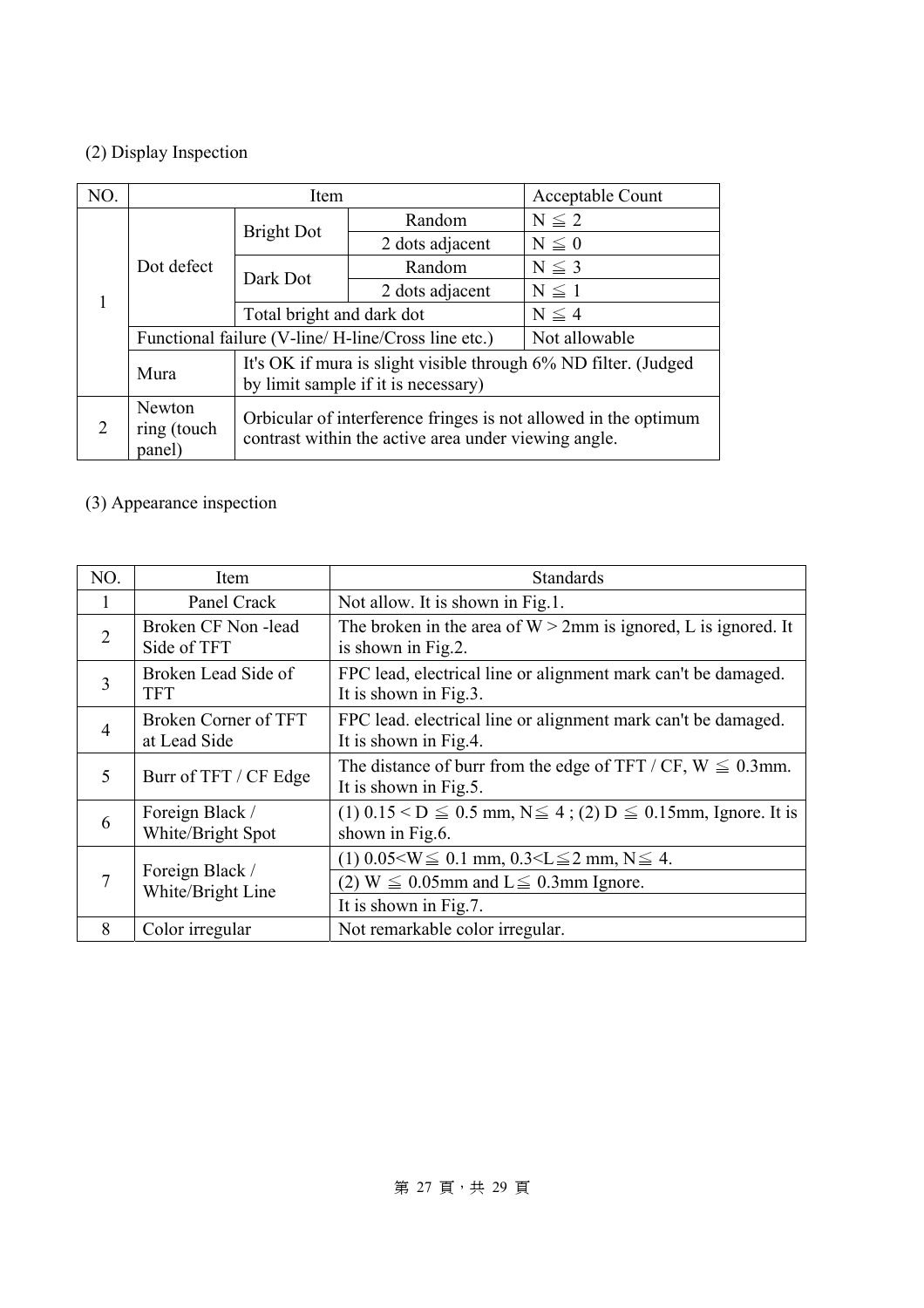



BM







 $D=(a+b)/2$ 









Notes 1.W:Widh 2.Lengh 3.D:Average Diameter 4.N:Count 5.All the anhle of the broken must be larger than  $90 \sim$ . It is shown in Fig.8.(R>90 $\sim$ )